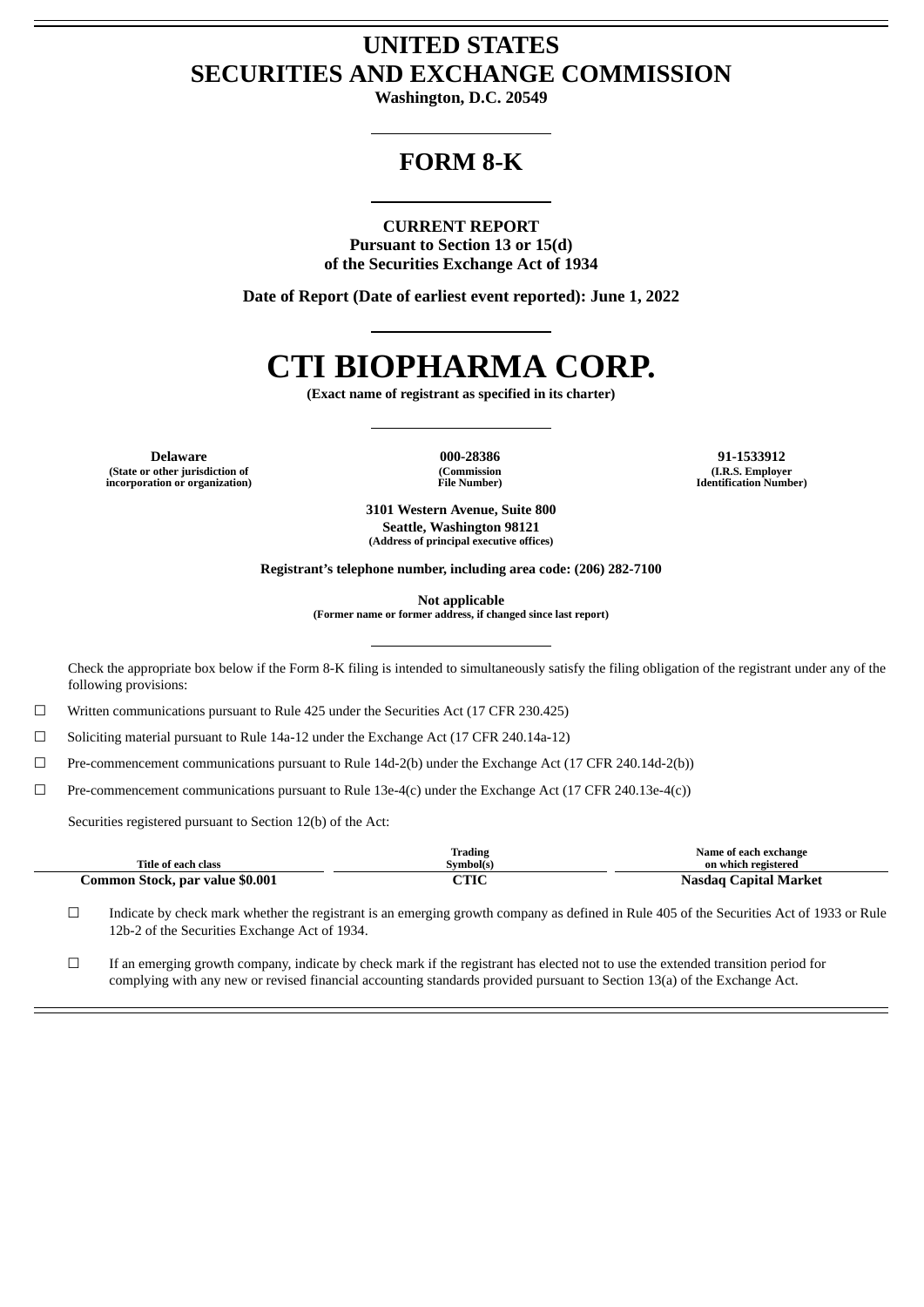On Wednesday, June 1, 2022, CTI BioPharma Corp. (the "Company") held its 2022 Annual Meeting of Stockholders (the "2022 Annual Meeting") at 10:00 a.m. Pacific Time. As of the close of business on April 7, 2022, the record date for the 2022 Annual Meeting, there were 101,020,981 shares of common stock entitled to vote at the meeting.

### Item 5.02. Departure of Directors or Certain Officers; Election of Directors; Appointment of Certain Officers; Compensatory **Arrangements of Certain Officers.**

At the 2022 Annual Meeting, the Company's stockholders approved an amendment to the Company's Amended and Restated 2017 Equity Incentive Plan (as so amended, the "2017 Plan") to increase the number of shares reserved for issuance thereunder by 8,000,000 and an amendment to the Company's Amended and Restated 2007 Employee Stock Purchase Plan (as so amended, the "ESPP") to increase the number of shares reserved for issuance thereunder by 500,000.

For additional information regarding the 2017 Plan and the ESPP, please refer to the headings "Summary Description of the 2017 Plan" and "Summary Description of the 2007 Employee Stock Purchase Plan" contained in Proposal 2 and Proposal 3, respectively, of the Company's Definitive Proxy Statement on Schedule 14A, filed with the Securities and Exchange Commission on April 19, 2022 (the "Proxy Statement").

The foregoing descriptions and the summaries contained in the Proxy Statement do not purport to be complete and are qualified in their entirety by reference to the full texts of the 2017 Plan and the ESPP, which are filed as Exhibit 10.1 and Exhibit 10.2, respectively.

#### **Item 5.07. Submission of Matters to a Vote of Security Holders.**

At the 2022 Annual Meeting, each of the Company's director nominees was elected and each of the other proposals voted on was approved. The proposals are described in the Proxy Statement and the final voting results are set forth below:

|                                                                                                                                                                 | <b>Votes</b><br>For | <b>Votes</b><br><b>Against</b> | <b>Abstentions</b> | <b>Broker</b><br><b>Non-Votes</b> |
|-----------------------------------------------------------------------------------------------------------------------------------------------------------------|---------------------|--------------------------------|--------------------|-----------------------------------|
| <b>Proposal 1. Election of Directors</b>                                                                                                                        |                     |                                |                    |                                   |
| Adam R. Craig, M.D., Ph.D.<br>٠                                                                                                                                 | 42,281,987          | 400.081                        | 55,623             | 16,448,869                        |
| Laurent Fischer, M.D.<br>$\bullet$                                                                                                                              | 39,160,175          | 3,516,504                      | 61,012             | 16,448,869                        |
| Michael A. Metzger<br>$\bullet$                                                                                                                                 | 41,285,923          | 1,381,415                      | 70,353             | 16,448,869                        |
| David Parkinson, M.D.<br>$\bullet$                                                                                                                              | 41,273,354          | 1,394,014                      | 70,323             | 16,448,869                        |
| Diane Parks<br>$\bullet$                                                                                                                                        | 42,282,255          | 385,062                        | 70,374             | 16,448,869                        |
| Matthew D. Perry<br>$\bullet$                                                                                                                                   | 41,272,963          | 1,388,888                      | 75,840             | 16,448,869                        |
| Reed V. Tuckson, M.D., F.A.C.P.<br>٠                                                                                                                            | 42,098,591          | 571,073                        | 68,027             | 16,448,869                        |
| Proposal 2. Approval of Amendment to the Amended and Restated 2017<br><b>Equity Incentive Plan to Increase the Number of Authorized Shares</b>                  | 30,647,173          | 12.044.954                     | 45,564             | 16,448,869                        |
| Proposal 3. Approval of Amendment to the Amended and Restated 2007<br><b>Employee Stock Purchase Plan to Increase the Number of Authorized</b><br><b>Shares</b> | 41,923,736          | 763,977                        | 49,978             | 16,448,869                        |
| Proposal 4. Ratification of Ernst & Young LLP as Independent Registered<br><b>Public Accounting Firm</b>                                                        | 58,194,812          | 941,657                        | 50,091             | $\bf{0}$                          |
| <b>Proposal 5. Advisory Vote on 2021 Named Executive Officer Compensation</b>                                                                                   | 41,719,610          | 953,184                        | 64.897             | 16.448.869                        |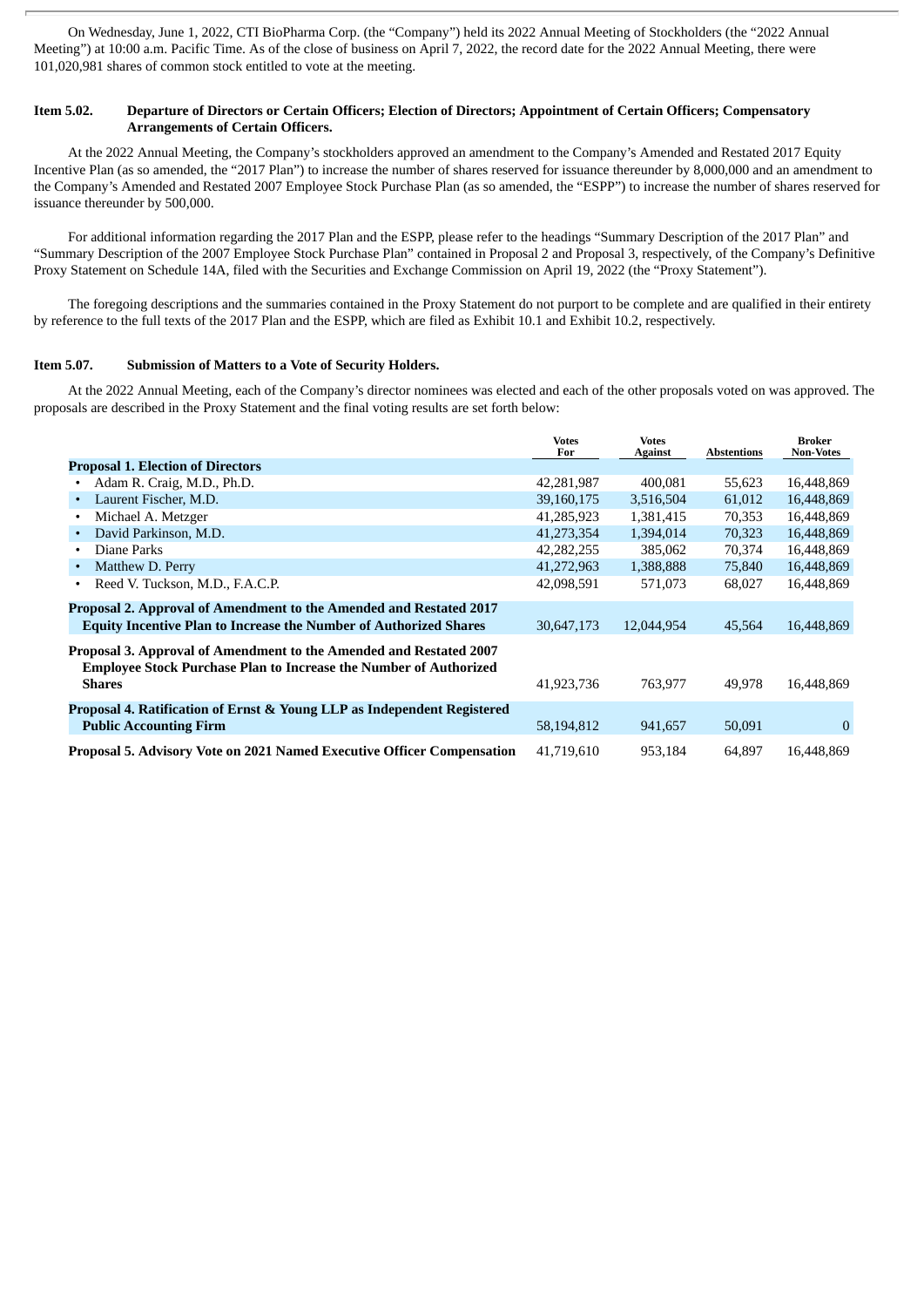# **Item 9.01. Financial Statements and Exhibits.**

*(d) Exhibits*

Ï

| Exhibit<br>$N_{0}$ . | Description                                                                        | Location        |
|----------------------|------------------------------------------------------------------------------------|-----------------|
| 10.1                 | CTI BioPharma Corp. Amended and Restated 2017 Equity Incentive Plan.               | Filed herewith. |
| 10.2                 | <b>CTI BioPharma Corp. Amended and Restated 2007 Employee Stock Purchase Plan.</b> | Filed herewith. |
| 104                  | Cover Page Interactive Data File (embedded within the Inline XBRL document).       |                 |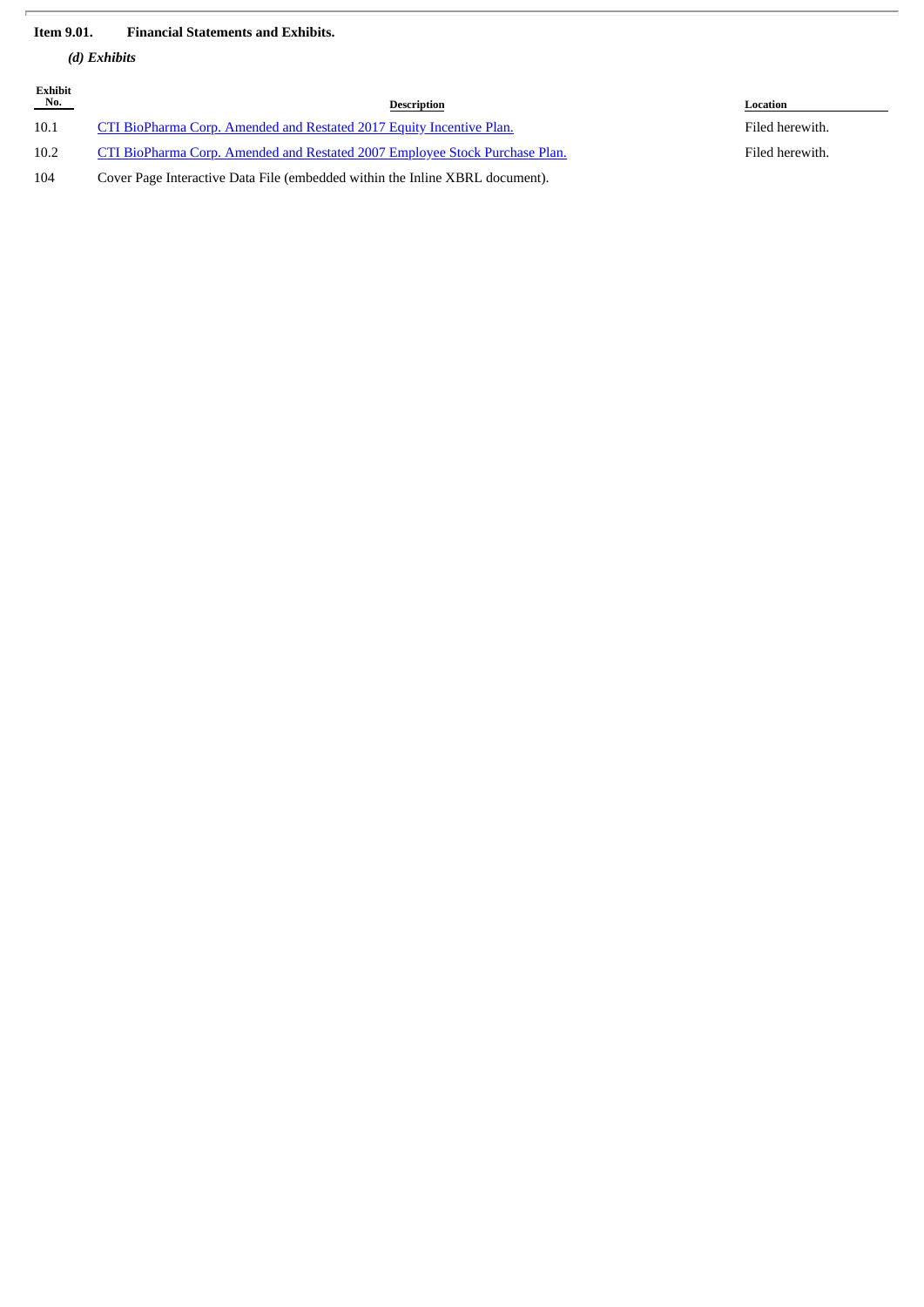**SIGNATURE**

Pursuant to the requirements of the Securities Exchange Act of 1934, the registrant has duly caused this report to be signed on its behalf by the undersigned hereunto duly authorized.

# **CTI BIOPHARMA CORP.**

Date: June 3, 2022 By: /s/ David H. Kirske

David H. Kirske Executive Vice President, Chief Financial Officer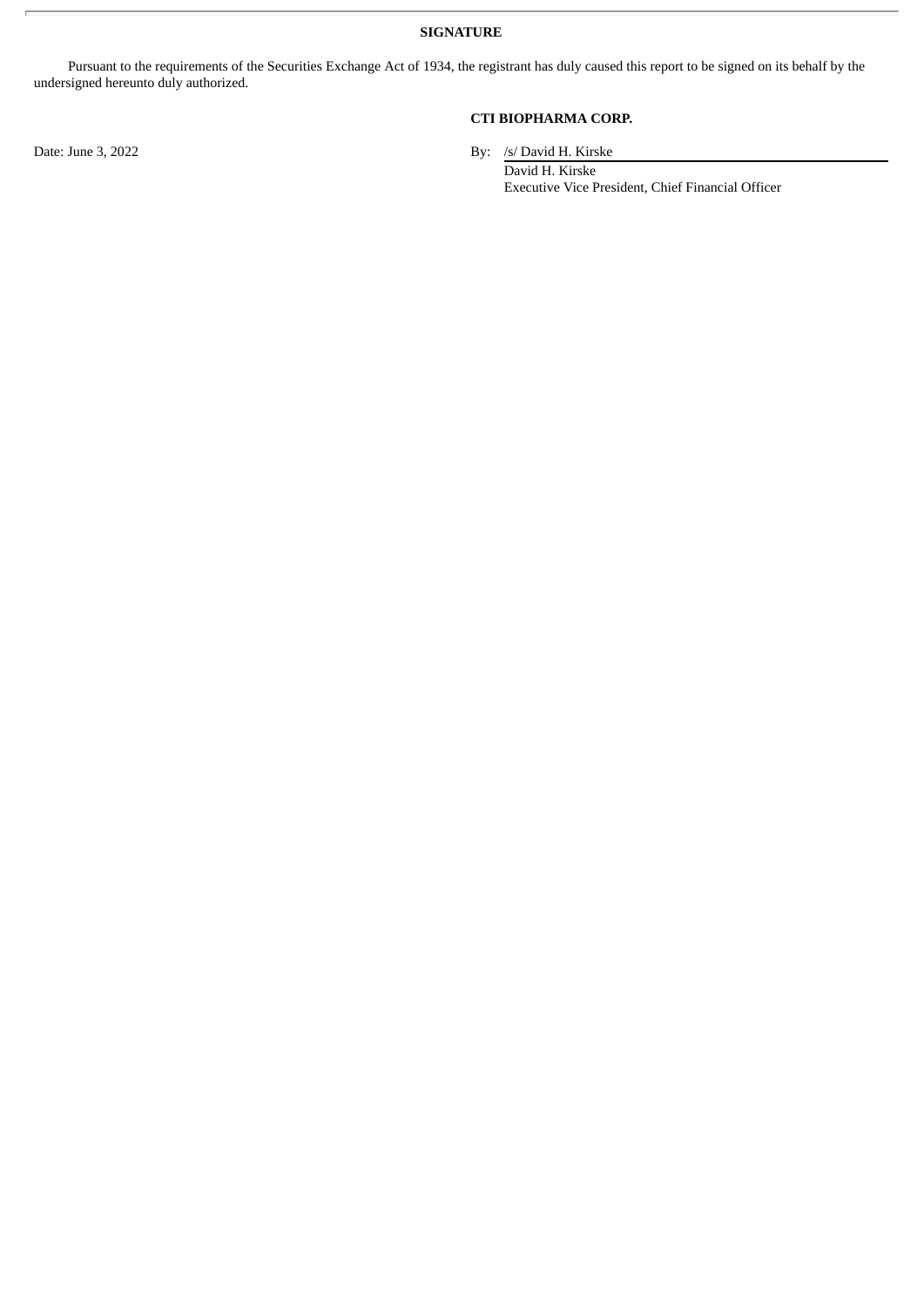#### **AMENDED AND RESTATED 2017 EQUITY INCENTIVE PLAN CTI BIOPHARMA CORP.**

#### <span id="page-4-0"></span>**1. PURPOSE OF PLAN**

The purpose of this CTI BioPharma Corp. 2017 Equity Incentive Plan (this "**Plan**") of CTI BioPharma Corp., a Delaware corporation (the "**Corporation**"), is to promote the success of the Corporation by providing an additional means through the grant of awards to attract, motivate, retain and reward selected employees and other eligible persons and to enhance the alignment of the interests of the selected participants with the interests of the Corporation's stockholders.

# **2. ELIGIBILITY**

The Administrator (as such term is defined in Section 3.1) may grant awards under this Plan only to those persons that the Administrator determines to be Eligible Persons. An "**Eligible Person**" is any person who is either: (a) an officer (whether or not a director) or employee of the Corporation or one of its Subsidiaries; (b) a director of the Corporation or one of its Subsidiaries; or (c) an individual consultant or advisor who renders or has rendered bona fide services (other than services in connection with the offering or sale of securities of the Corporation or one of its Subsidiaries in a capital-raising transaction or as a market maker or promoter of securities of the Corporation or one of its Subsidiaries) to the Corporation or one of its Subsidiaries and who is selected to participate in this Plan by the Administrator; provided, however, that a person who is otherwise an Eligible Person under clause (c) above may participate in this Plan only if such participation would not adversely affect either the Corporation's eligibility to use Form S-8 to register under the Securities Act of 1933, as amended (the "**Securities Act**"), the offering and sale of shares issuable under this Plan by the Corporation or the Corporation's compliance with any other applicable laws. An Eligible Person who has been granted an award (a "participant") may, if otherwise eligible, be granted additional awards if the Administrator shall so determine. As used herein, "**Subsidiary**" means any corporation or other entity a majority of whose outstanding voting stock or voting power is beneficially owned directly or indirectly by the Corporation; and "**Board**" means the Board of Directors of the Corporation.

#### **3. PLAN ADMINISTRATION**

- **3.1** *The Administrator*. This Plan shall be administered by and all awards under this Plan shall be authorized by the Administrator. The "**Administrator**" means the Board or one or more committees (or sub-committees, as the case may be) appointed by the Board or another committee (within its delegated authority) to administer all or certain aspects of this Plan. Any such committee shall be comprised solely of one or more directors or such number of directors as may be required under applicable law. A committee may delegate some or all of its authority to another committee so constituted. The Board or a committee comprised solely of directors may also delegate, to the extent permitted by Section 157(c) of the Delaware General Corporation Law and any other applicable law, to one or more officers of the Corporation, its authority under this Plan. The Board or another committee (within its delegated authority) may delegate different levels of authority to different committees or persons with administrative and grant authority under this Plan. Unless otherwise provided in the Bylaws of the Corporation or the applicable charter of any Administrator: (a) a majority of the members of the acting Administrator shall constitute a quorum, and (b) the vote of a majority of the members present assuming the presence of a quorum or the unanimous written consent of the members of the Administrator shall constitute action by the acting Administrator.
- **3.2** *Powers of the Administrator*. Subject to the express provisions of this Plan, the Administrator is authorized and empowered to do all things necessary or desirable in connection with the authorization of awards and the administration of this Plan (in the case of a committee or delegation to one or more officers, within any express limits on the authority delegated to that committee or person(s)), including, without limitation, the authority to:
	- (a) determine eligibility and, from among those persons determined to be eligible, determine the particular Eligible Persons who will receive an award under this Plan;

-1-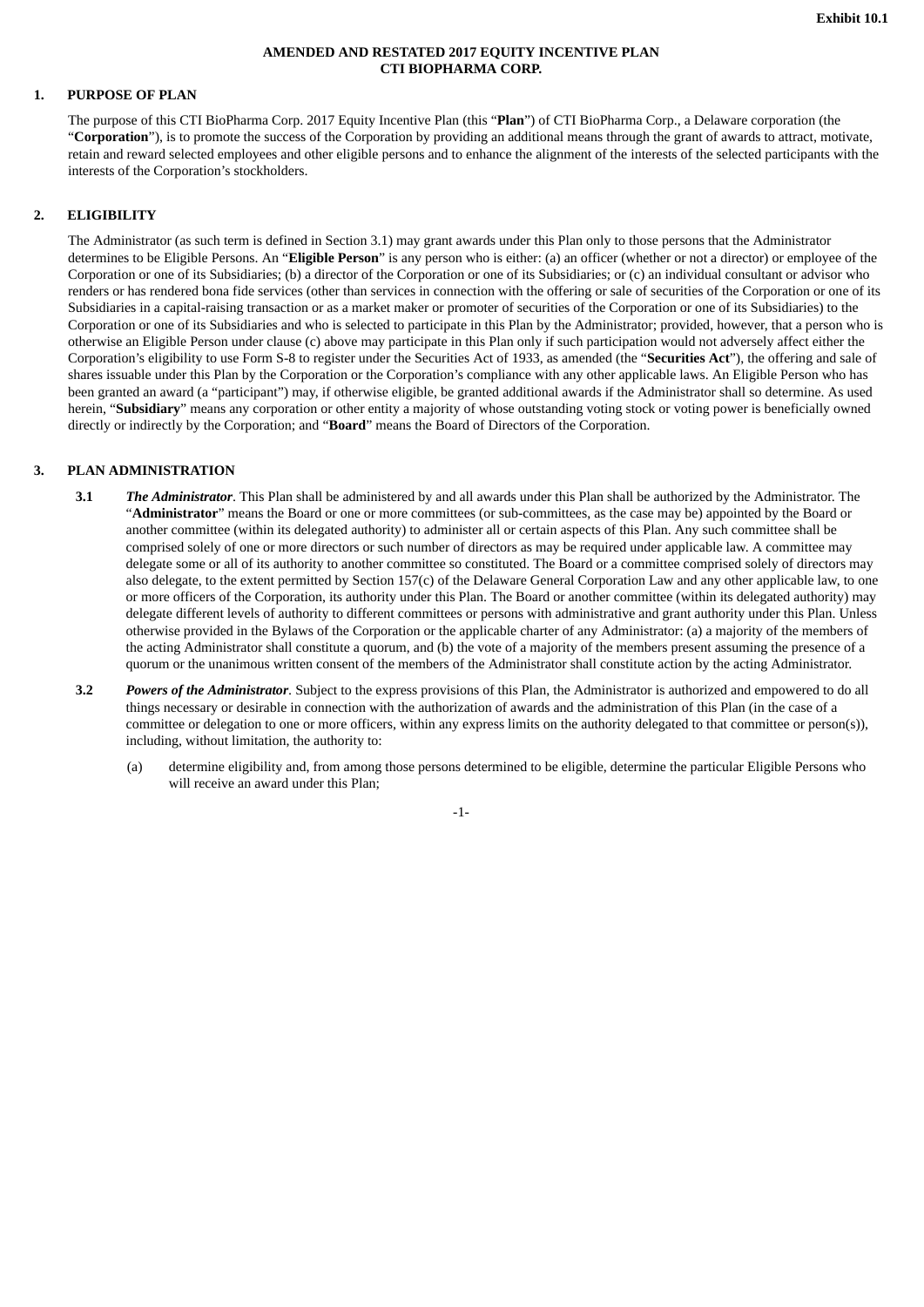- (b) grant awards to Eligible Persons, determine the price (if any) at which securities will be offered or awarded and the number of securities to be offered or awarded to any of such persons (in the case of securities-based awards), determine the other specific terms and conditions of awards consistent with the express limits of this Plan, establish the installment(s) (if any) in which such awards shall become exercisable or shall vest (which may include, without limitation, performance and/or time-based schedules), or determine that no delayed exercisability or vesting is required, establish any applicable performance-based exercisability or vesting requirements, determine the circumstances in which any performance-based goals (or the applicable measure of performance) will be adjusted and the nature and impact of any such adjustment, determine the extent (if any) to which any applicable exercise and vesting requirements have been satisfied, establish the events (if any) on which exercisability or vesting may accelerate (which may include, without limitation, retirement and other specified terminations of employment or services, or other circumstances), and establish the events (if any) of termination, expiration or reversion of such awards;
- (c) approve the forms of any award agreements (which need not be identical either as to type of award or among participants);
- (d) construe and interpret this Plan, any sub-plan and any agreements defining the rights and obligations of the Corporation, its Subsidiaries, and participants under this Plan, make any and all determinations under this Plan and any such agreements, further define the terms used in this Plan, and prescribe, amend and rescind rules and regulations relating to the administration of this Plan, any sub-plan or the awards granted under this Plan;
- (e) cancel, modify, or waive the Corporation's rights with respect to, or modify, discontinue, suspend, or terminate any or all outstanding awards, subject to any required consent under Section 8.6.5;
- (f) accelerate, waive or extend the vesting or exercisability, or modify or extend the term of, any or all such outstanding awards (in the case of options or stock appreciation rights, within the maximum ten-year term of such awards) in such circumstances as the Administrator may deem appropriate (including, without limitation, in connection with a retirement or other termination of employment or services, or other circumstances) subject to any required consent under Section 8.6.5;
- (g) adjust the number of shares of Common Stock subject to any award, adjust the price of any or all outstanding awards or otherwise waive or change previously imposed terms and conditions, in such circumstances as the Administrator may deem appropriate, in each case subject to Sections 4 and 8.6 (and subject to the no repricing provision below);
- (h) determine the date of grant of an award, which may be a designated date after but not before the date of the Administrator's action to approve the award (unless otherwise designated by the Administrator, the date of grant of an award shall be the date upon which the Administrator took the action approving the award);
- (i) determine whether, and the extent to which, adjustments are required pursuant to Section 7.1 hereof and take any other actions contemplated by Section 7.2 in connection with the occurrence of an event of the type described in Section 7;
- (j) acquire or settle (subject to Sections 7 and 8.6) rights under awards in cash, stock of equivalent value, or other consideration (subject to the no repricing provision below); and
- (k) determine the fair market value of the Common Stock or awards under this Plan from time to time and/or the manner in which such value will be determined.

 $-2-$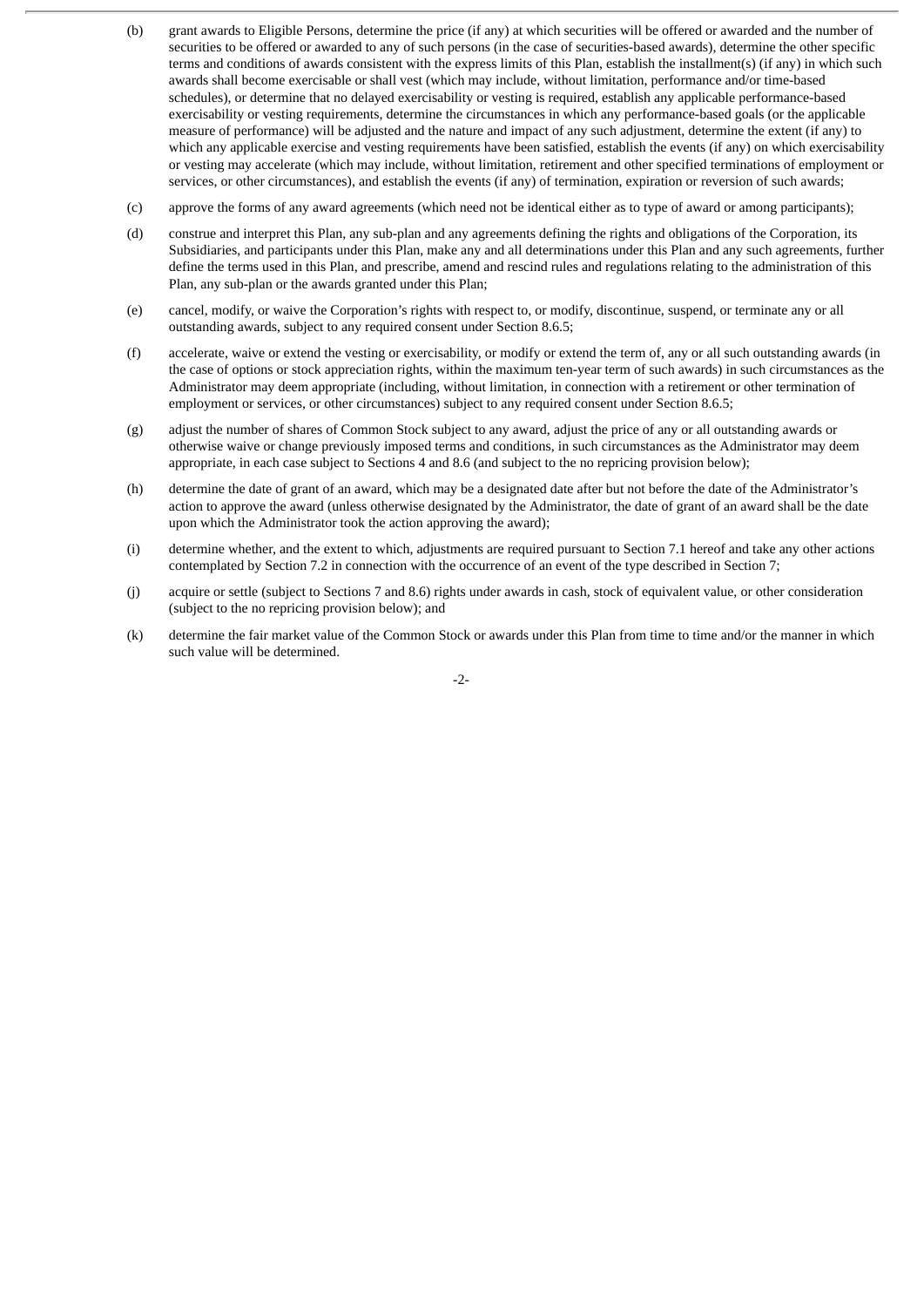Notwithstanding the foregoing and except for an adjustment pursuant to Section 7.1 or a repricing approved by stockholders, in no case may the Administrator (1) amend an outstanding stock option or SAR to reduce the exercise price or base price of the award, (2) cancel, exchange, or surrender an outstanding stock option or SAR in exchange for cash or other awards for the purpose of repricing the award, or (3) cancel, exchange, or surrender an outstanding stock option or SAR in exchange for an option or SAR with an exercise or base price that is less than the exercise or base price of the original award.

- **3.3** *Binding Determinations*. Any determination or other action taken by, or inaction of, the Corporation, any Subsidiary or the Administrator relating or pursuant to this Plan (or any award made under this Plan) and within its authority hereunder or under applicable law shall be within the absolute discretion of that entity or body and shall be conclusive and binding upon all persons. Neither the Board nor any other Administrator, nor any member thereof or person acting at the direction thereof, shall be liable for any act, omission, interpretation, construction or determination made in good faith in connection with this Plan (or any award made under this Plan), and all such persons shall be entitled to indemnification and reimbursement by the Corporation in respect of any claim, loss, damage or expense (including, without limitation, attorneys' fees) arising or resulting therefrom to the fullest extent permitted by law and/or under any directors and officers liability insurance coverage that may be in effect from time to time. Neither the Board nor any other Administrator, nor any member thereof or person acting at the direction thereof, nor the Corporation or any of its Subsidiaries, shall be liable for any damages of a participant should an option intended as an ISO (as defined below) fail to meet the requirements of the Internal Revenue Code of 1986, as amended (the "**Code**"), applicable to ISOs, should any other award(s) fail to qualify for any intended tax treatment, should any award grant or other action with respect thereto not satisfy Rule 16b-3 promulgated under the Securities Exchange Act of 1934, as amended, or otherwise for any tax or other liability imposed on a participant with respect to an award.
- **3.4** *Reliance on Experts*. In making any determination or in taking or not taking any action under this Plan, the Administrator may obtain and may rely upon the advice of experts, including employees and professional advisors to the Corporation. No director, officer or agent of the Corporation or any of its Subsidiaries shall be liable for any such action or determination taken or made or omitted in good faith.
- **3.5** *Delegation*. The Administrator may delegate ministerial, non-discretionary functions to individuals who are officers or employees of the Corporation or any of its Subsidiaries or to third parties.

## **4. SHARES OF COMMON STOCK SUBJECT TO THE PLAN; SHARE LIMITS**

- **4.1** *Shares Available*. Subject to the provisions of Section 7.1, the capital stock that may be delivered under this Plan shall be shares of the Corporation's authorized but unissued Common Stock and any shares of its Common Stock held as treasury shares. For purposes of this Plan, "**Common Stock**" shall mean the common stock of the Corporation and such other securities or property as may become the subject of awards under this Plan, or may become subject to such awards, pursuant to an adjustment made under Section 7.1.
- **4.2** *Share Limits*. The maximum number of shares of Common Stock that may be delivered pursuant to awards granted to Eligible Persons under this Plan (the "**Share Limit**") is equal to the sum of the following:
	- (1) 26,400,000 shares of Common Stock; plus
	- (2) the number of any shares subject to stock options granted under the Corporation's 2015 Equity Incentive Plan, as amended (the "**2015 Plan**"), or the Corporation's 2007 Equity Incentive Plan, as amended (the "**2007 Plan**") and outstanding on the date of stockholder approval of this Plan (the "**Stockholder Approval Date**") which expire, or for any reason are cancelled or terminated, after the Stockholder Approval Date without being exercised; plus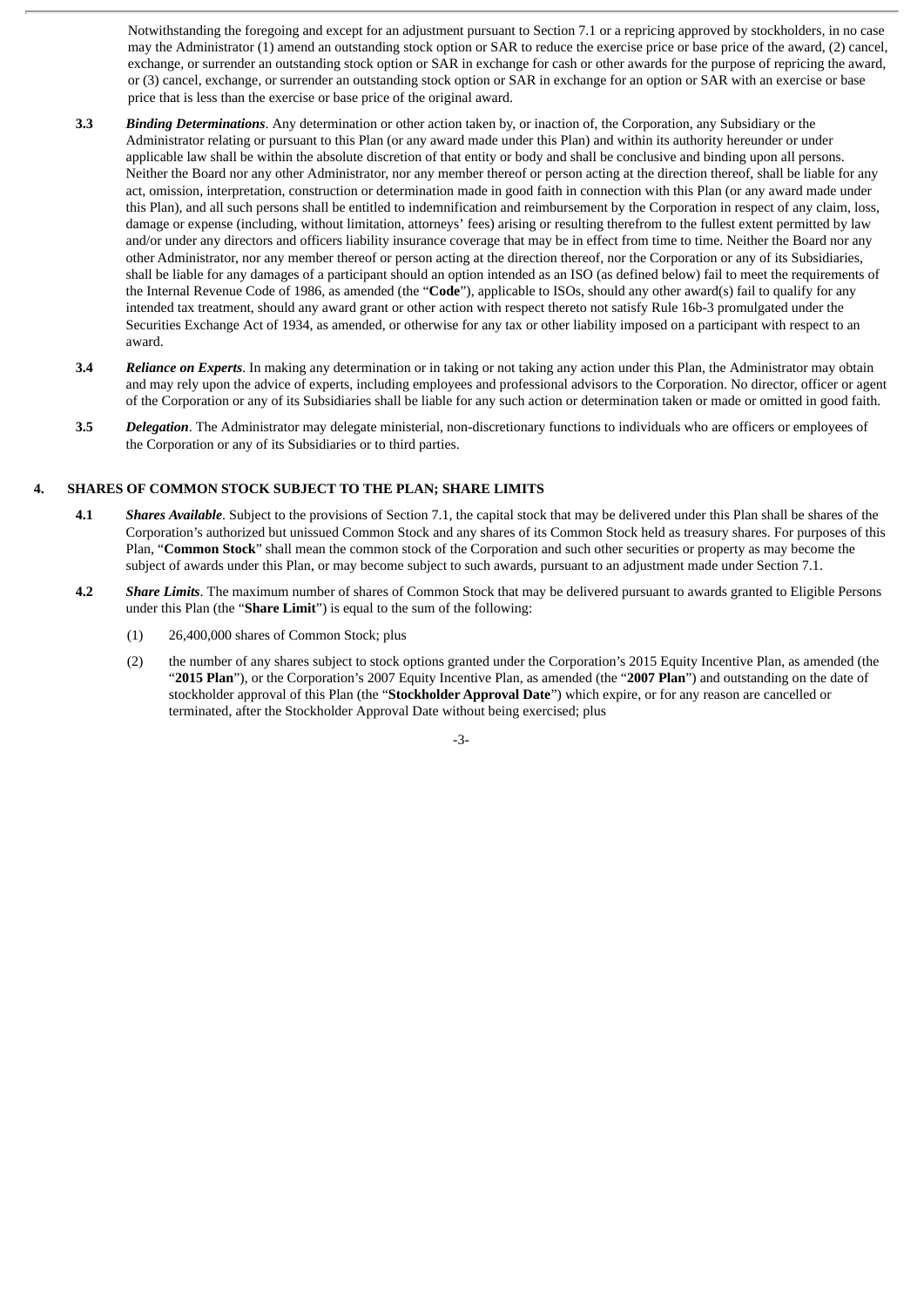(3) the number of any shares subject to restricted stock or restricted stock unit awards granted under the 2015 Plan or the 2007 Plan that are outstanding and unvested on the Stockholder Approval Date that are forfeited, terminated, cancelled or otherwise reacquired by the Corporation without having become vested;

provided that in no event shall the Share Limit exceed 30,302,207 shares (which is the sum of the 26,400,000 shares set forth above, plus the aggregate number of shares subject to stock options and unvested restricted stock and restricted stock unit awards previously granted and outstanding under the 2015 Plan and the 2007 Plan as of the Effective Date).

The following limits also apply with respect to awards granted under this Plan:

- (a) The maximum number of shares of Common Stock that may be delivered pursuant to options qualified as incentive stock options granted under this Plan is 26,400,000 shares.
- (b) Awards that are granted under this Plan during any one calendar year to any person who, on the grant date of the award, is a non-employee director are subject to the limits of this Section 4.2(b). The maximum number of shares of Common Stock subject to those awards that are granted under this Plan during any one calendar year to an individual who, on the grant date of the award, is a non-employee director is the number of shares that produce a grant date fair value for the award that, when combined with the grant date fair value of any other awards granted under this Plan during that same calendar year to that individual in his or her capacity as a non-employee director, is \$375,000; provided that this limit is \$475,000 as to a non-employee director who is serving as the Chairman of the Board. For purposes of this Section 4.2(b), a "non-employee director" is an individual who, on the grant date of the award, is a member of the Board who is not then an officer or employee of the Corporation or one of its Subsidiaries. For purposes of this Section 4.2(b), "grant date fair value" means the value of the award as of the date of grant of the award and as determined using the equity award valuation principles applied in the Corporation's financial reporting. The limits of this Section 4.2(b) do not apply to, and shall be determined without taking into account, any award granted to an individual who, on the grant date of the award, is an officer or employee of the Corporation or one of its Subsidiaries. The limits of this Section 4.2(b) apply on an individual basis and not on an aggregate basis to all non-employee directors as a group.

Each of the foregoing numerical limits is subject to adjustment as contemplated by Section 4.3, Section 7.1, and Section 8.10.

**4.3** *Awards Settled in Cash, Reissue of Awards and Shares*. Except as provided in the next sentence, shares that are subject to or underlie awards granted under this Plan which expire or for any reason are cancelled or terminated, are forfeited, fail to vest, or for any other reason are not paid or delivered under this Plan shall again be available for subsequent awards under this Plan. Shares that are exchanged by a participant or withheld by the Corporation as full or partial payment in connection with any award under this Plan, as well as any shares exchanged by a participant or withheld by the Corporation or one of its Subsidiaries to satisfy the tax-related items withholding obligations related to any award, shall not be available for subsequent awards under this Plan. To the extent that an award granted under this Plan is settled in cash or a form other than shares of Common Stock, the shares that would have been delivered had there been no such cash or other settlement shall not be counted against the shares available for issuance under this Plan. If shares of Common Stock are delivered in respect of a dividend equivalent right granted under this Plan, the number of shares delivered with respect to the award shall be counted against the Share Limit. (For purposes of clarity, if 1,000 dividend equivalent rights are granted and outstanding when the Corporation pays a dividend, and 50 shares are delivered in payment of those rights with respect to that dividend, 50 shares shall be counted against the Share Limit). To the extent that shares of Common Stock are delivered pursuant to the exercise of a stock appreciation right or stock option granted under this Plan, the number of underlying shares as to which the exercise related shall be counted against the applicable share limits under Section 4.2, as opposed to only counting the shares issued. (For purposes of clarity, if a stock appreciation right relates to 100,000 shares and is exercised at a time when the payment due to the participant is 15,000 shares, 100,000 shares shall be charged against the applicable share limits under Section 4.2 with respect to such exercise.) Refer to Section 8.10 for application of the foregoing share limits with respect to assumed awards.

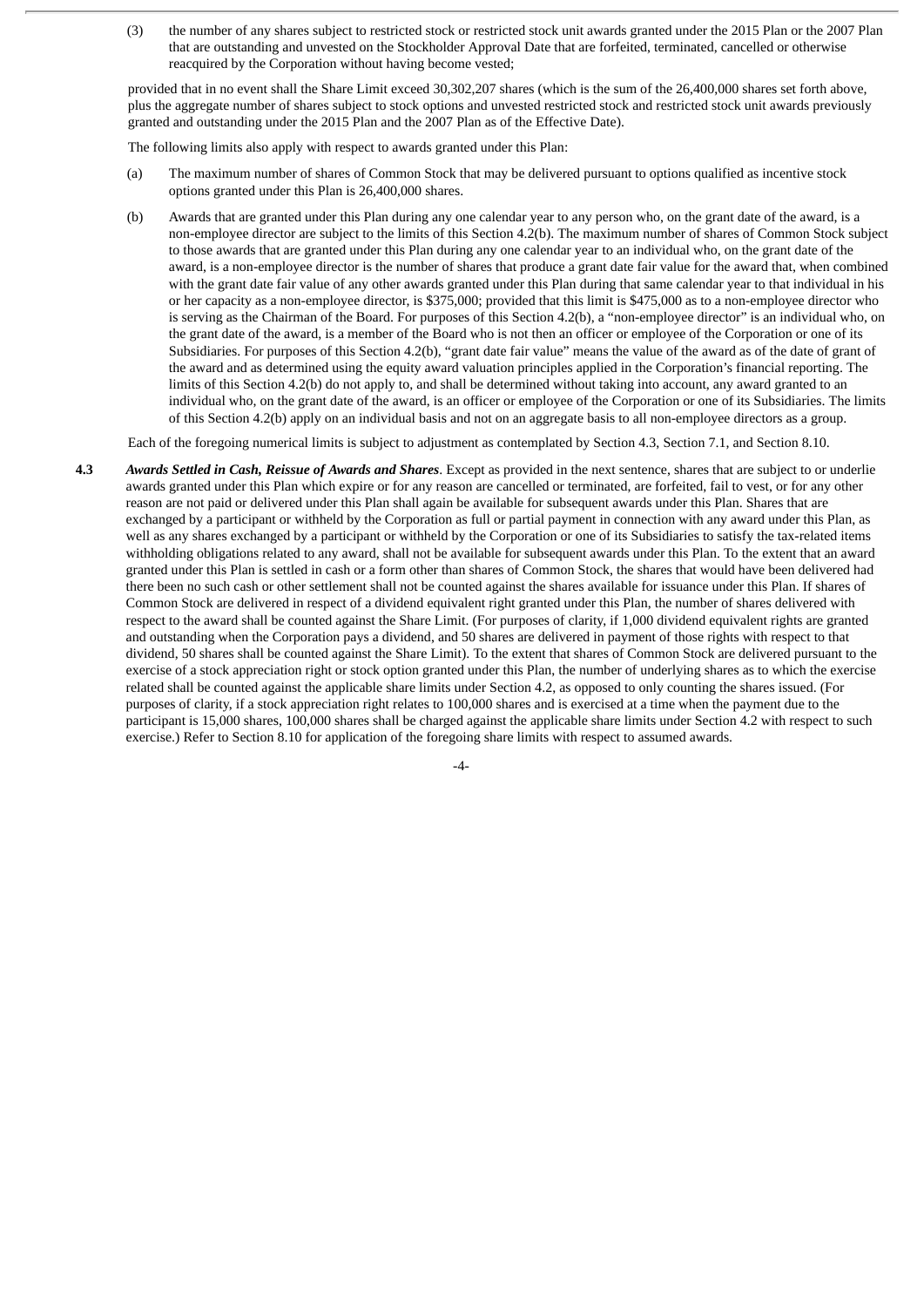**4.4** *No Fractional Shares; Minimum Issue*. Unless otherwise expressly provided by the Administrator, no fractional shares shall be delivered under this Plan. The Administrator may pay cash in lieu of any fractional shares in settlements of awards under this Plan. The Administrator may from time to time impose a limit (of not greater than 100 shares) on the minimum number of shares that may be purchased or exercised as to awards (or any particular type of award) granted under this Plan unless (as to any particular award) the total number purchased or exercised is the total number at the time available for purchase or exercise under the award.

#### **5. AWARDS**

**5.1** *Type and Form of Awards*. The Administrator shall determine the type or types of award(s) to be made to each selected Eligible Person. Awards may be granted singly, in combination or in tandem. Awards also may be made in combination or in tandem with, in replacement of, as alternatives to, or as the payment form for grants or rights under any other employee or compensation plan of the Corporation or one of its Subsidiaries. The types of awards that may be granted under this Plan are:

**5.1.1** *Stock Options*. A stock option is the grant of a right to purchase a specified number of shares of Common Stock during a specified period as determined by the Administrator. An option may be intended as an incentive stock option within the meaning of Section 422 of the Code (an "**ISO**") or a nonqualified stock option (an option not intended to be an ISO). The award agreement evidencing the grant of an option will indicate if the option is intended as an ISO; otherwise, it will be deemed to be a nonqualified stock option. The maximum term of each option (ISO or nonqualified) shall be ten (10) years. The per share exercise price for each option shall be not less than 100% of the fair market value of a share of Common Stock on the date of grant of the option. When an option is exercised, the exercise price for the shares to be purchased shall be paid in full in cash or such other method permitted by the Administrator consistent with Section 5.4.

**5.1.2** *Additional Rules Applicable to ISOs*. To the extent that the aggregate fair market value (determined at the time of grant of the applicable option) of stock with respect to which ISOs first become exercisable by a participant in any calendar year exceeds \$100,000, taking into account both Common Stock subject to ISOs under this Plan and stock subject to ISOs under all other plans of the Corporation or one of its Subsidiaries (or any parent or predecessor corporation to the extent required by and within the meaning of Section 422 of the Code and the regulations promulgated thereunder), such options shall be treated as nonqualified stock options. In reducing the number of options treated as ISOs to meet the \$100,000 limit, the most recently granted options shall be reduced first. To the extent a reduction of simultaneously granted options is necessary to meet the \$100,000 limit, the Administrator may, in the manner and to the extent permitted by law, designate which shares of Common Stock are to be treated as shares acquired pursuant to the exercise of an ISO. ISOs may only be granted to employees of the Corporation or one of its subsidiaries (for this purpose, the term "subsidiary" is used as defined in Section 424(f) of the Code, which generally requires an unbroken chain of ownership of at least 50% of the total combined voting power of all classes of stock of each subsidiary in the chain beginning with the Corporation and ending with the subsidiary in question). No ISO may be granted to any person who, at the time the option is granted, owns (or is deemed to own under Section 424(d) of the Code) shares of outstanding Common Stock possessing more than 10% of the total combined voting power of all classes of stock of the Corporation, unless the exercise price of such option is at least 110% of the fair market value of the stock subject to the option and such option by its terms is not exercisable after the expiration of five years from the date such option is granted. If an otherwise-intended ISO fails to meet the applicable requirements of Section 422 of the Code, the option shall be a nonqualified stock option.

-5-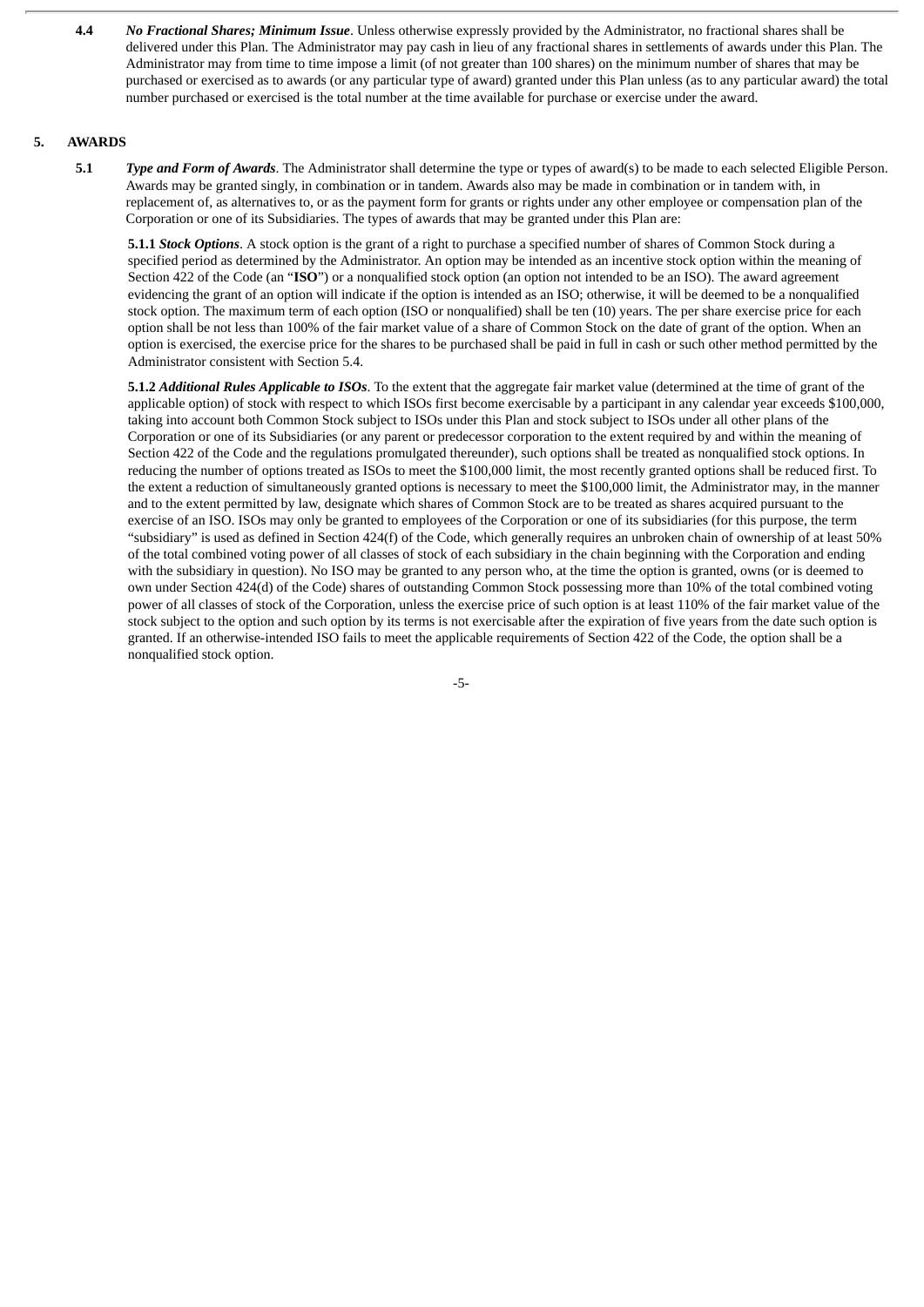**5.1.3** *Stock Appreciation Rights*. A stock appreciation right or "**SAR**" is a right to receive a payment, in cash and/or Common Stock, equal to the excess of the fair market value of a specified number of shares of Common Stock on the date the SAR is exercised over the "base price" of the award, which base price shall be set forth in the applicable award agreement and shall be not less than 100% of the fair market value of a share of Common Stock on the date of grant of the SAR. The maximum term of a SAR shall be ten (10) years.

**5.1.4** *Other Awards; Dividend Equivalent Rights*. The other types of awards that may be granted under this Plan include: (a) stock bonuses, restricted stock, performance stock, stock units, restricted stock units, deferred shares, phantom stock or similar rights to purchase or acquire shares, whether at a fixed or variable price (or no price) or fixed or variable ratio related to the Common Stock, and any of which may (but need not) be fully vested at grant or vest upon the passage of time, the occurrence of one or more events, the satisfaction of performance criteria or other conditions, or any combination thereof; or (b) cash awards. The types of cash awards that may be granted under this Plan include the opportunity to receive a payment for the achievement of one or more goals established by the Administrator, on such terms as the Administrator may provide, as well as discretionary cash awards. Dividend equivalent rights may be granted as a separate award or in connection with another award under this Plan; provided, however, that dividend equivalent rights may not be granted as to a stock option or SAR granted under this Plan. In addition, any dividends and/or dividend equivalents as to the portion of an award that is subject to unsatisfied vesting requirements will be subject to termination and forfeiture to the same extent as the corresponding portion of the award to which they relate if the applicable vesting requirements are not satisfied.

**5.1.5** *Certain Performance-Based Awards*. Any Qualified Performance-Based Award or Qualifying Option or SAR (as such terms were defined in Section 5.2 of the prior version of this Plan) granted under this Plan prior to November 2, 2017 shall continue to be governed by the terms of this Plan in effect at the time of grant of such award.

- **5.2** *Award Agreements*. Each award shall be evidenced by a written or electronic award agreement or notice in a form approved by the Administrator (an "award agreement"), and, in each case and if required by the Administrator, executed or otherwise electronically accepted by the recipient of the award in such form and manner as the Administrator may require.
- **5.3** *Deferrals and Settlements*. Payment of awards may be in the form of cash, Common Stock, other awards or combinations thereof as the Administrator shall determine, and with such restrictions (if any) as it may impose. The Administrator may also require or permit participants to elect to defer the issuance of shares or the settlement of awards in cash under such rules and procedures as it may establish under this Plan. The Administrator may also provide that deferred settlements include the payment or crediting of interest or other earnings on the deferral amounts, or the payment or crediting of dividend equivalents where the deferred amounts are denominated in shares.
- **5.4** *Consideration for Common Stock or Awards*. The purchase price (if any) for any award granted under this Plan or the Common Stock to be delivered pursuant to an award, as applicable, may be paid by means of any lawful consideration as determined by the Administrator, including, without limitation, one or a combination of the following methods:
	- services rendered by the recipient of such award;
	- cash, check payable to the order of the Corporation, or electronic funds transfer;
	- notice and third-party payment in such manner as may be authorized by the Administrator;
	- the delivery of previously owned shares of Common Stock;
	- by a reduction in the number of shares otherwise deliverable pursuant to the award; or
	- subject to such procedures as the Administrator may adopt, pursuant to a "cashless exercise" with a third party who provides financing for the purposes of (or who otherwise facilitates) the purchase or exercise of awards.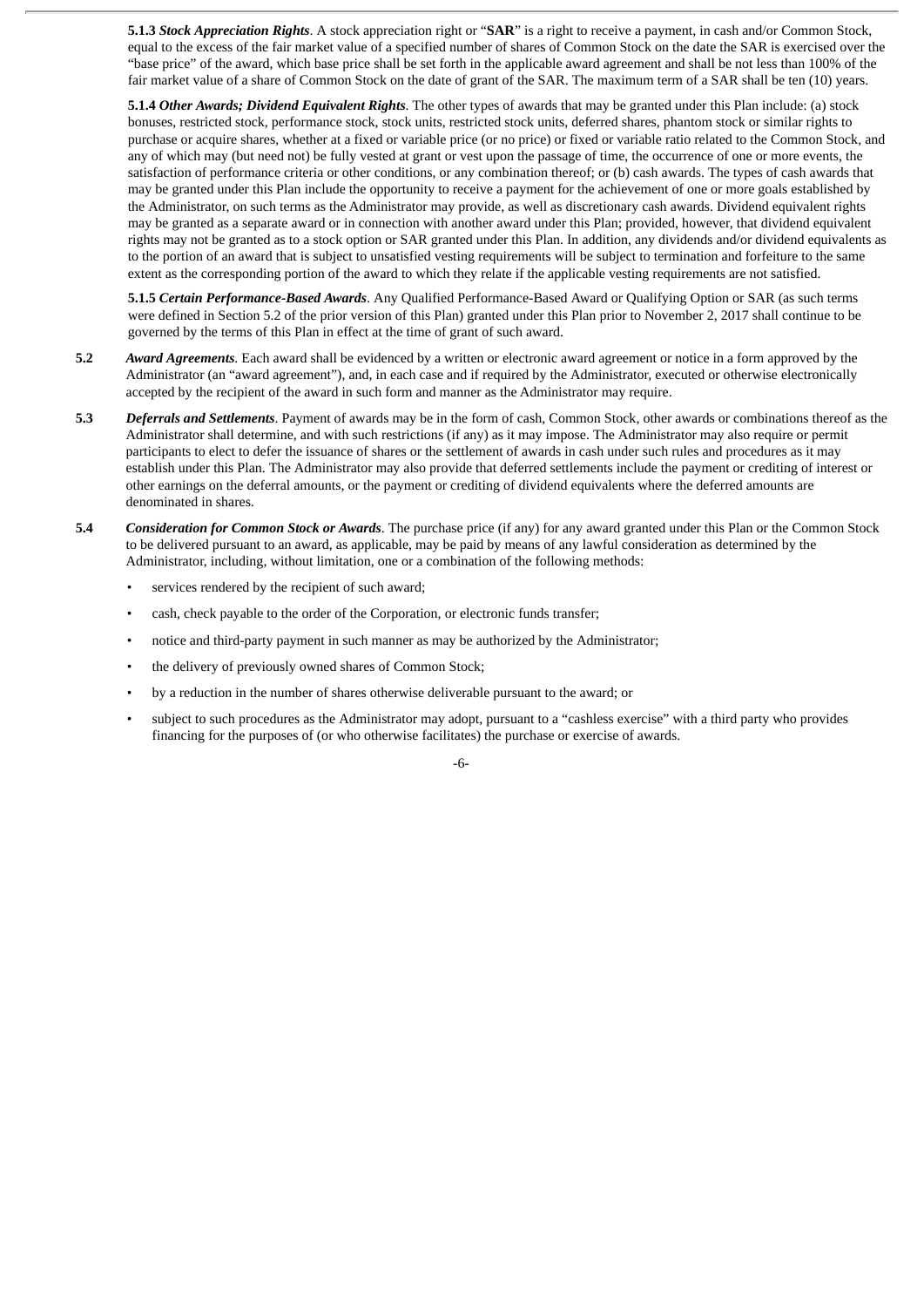In no event shall any shares newly-issued by the Corporation be issued for less than the minimum lawful consideration for such shares or for consideration other than consideration permitted by applicable state law. Shares of Common Stock used to satisfy the exercise price of an option shall be valued at their fair market value. The Corporation will not be obligated to deliver any shares unless and until it receives full payment of the exercise or purchase price therefor and any related withholding obligations under Section 8.5 and any other conditions to exercise or purchase have been satisfied. Unless otherwise expressly provided in the applicable award agreement, the Administrator may at any time eliminate or limit a participant's ability to pay any purchase or exercise price of any award or shares by any method other than cash payment to the Corporation.

**5.5** *Definition of Fair Market Value*. For purposes of this Plan, "fair market value" shall mean, unless otherwise determined or provided by the Administrator in the circumstances, the closing price (in regular trading) for a share of Common Stock on the Nasdaq Stock Market (the "**Market**") for the date in question or, if no sales of Common Stock were reported on the Market on that date, the closing price (in regular trading) for a share of Common Stock on the Market for the next preceding day on which sales of Common Stock were reported on the Market. The Administrator may, however, provide with respect to one or more awards that the fair market value shall equal the closing price (in regular trading) for a share of Common Stock on the Market on the last trading day preceding the date in question or the average of the high and low trading prices of a share of Common Stock on the Market for the date in question or the most recent trading day. If the Common Stock is no longer listed or is no longer actively traded on the Market as of the applicable date, the fair market value of the Common Stock shall be the value as reasonably determined by the Administrator for purposes of the award in the circumstances. The Administrator also may adopt a different methodology for determining fair market value with respect to one or more awards if a different methodology is necessary or advisable to secure any intended favorable tax, legal or other treatment for the particular award(s) (for example, and without limitation, the Administrator may provide that fair market value for purposes of one or more awards will be based on an average of closing prices (or the average of high and low daily trading prices) for a specified period preceding the relevant date).

#### **5.6** *Transfer Restrictions*.

**5.6.1** *Limitations on Exercise and Transfer*. Unless otherwise expressly provided in (or pursuant to) this Section 5.6 or required by applicable law: (a) all awards are non-transferable and shall not be subject in any manner to sale, transfer, anticipation, alienation, assignment, pledge, encumbrance or charge; (b) awards shall be exercised only by the participant; and (c) amounts payable or shares issuable pursuant to any award shall be delivered only to (or for the account of) the participant.

**5.6.2** *Exceptions*. The Administrator may permit awards to be exercised by and paid to, or otherwise transferred to, other persons or entities pursuant to such conditions and procedures, including limitations on subsequent transfers, as the Administrator may, in its sole discretion, establish in writing. Any permitted transfer shall be subject to compliance with applicable federal, state and foreign securities and exchange control laws and shall not be for value (other than nominal consideration, settlement of marital property rights, or for interests in an entity in which more than 50% of the voting interests are held by the Eligible Person or by the Eligible Person's family members).

**5.6.3** *Further Exceptions to Limits on Transfer*. The exercise and transfer restrictions in Section 5.6.1 shall not apply to:

- (a) transfers to the Corporation (for example, in connection with the expiration or termination of the award),
- (b) the designation of a beneficiary to receive benefits in the event of the participant's death or, if the participant has died, transfers to or exercise by the participant's beneficiary, or, in the absence of a validly designated beneficiary, transfers by will or the laws of descent and distribution,
- (c) subject to any applicable limitations on ISOs, transfers to a family member (or former family member) pursuant to a domestic relations order if received by the Administrator,

-7-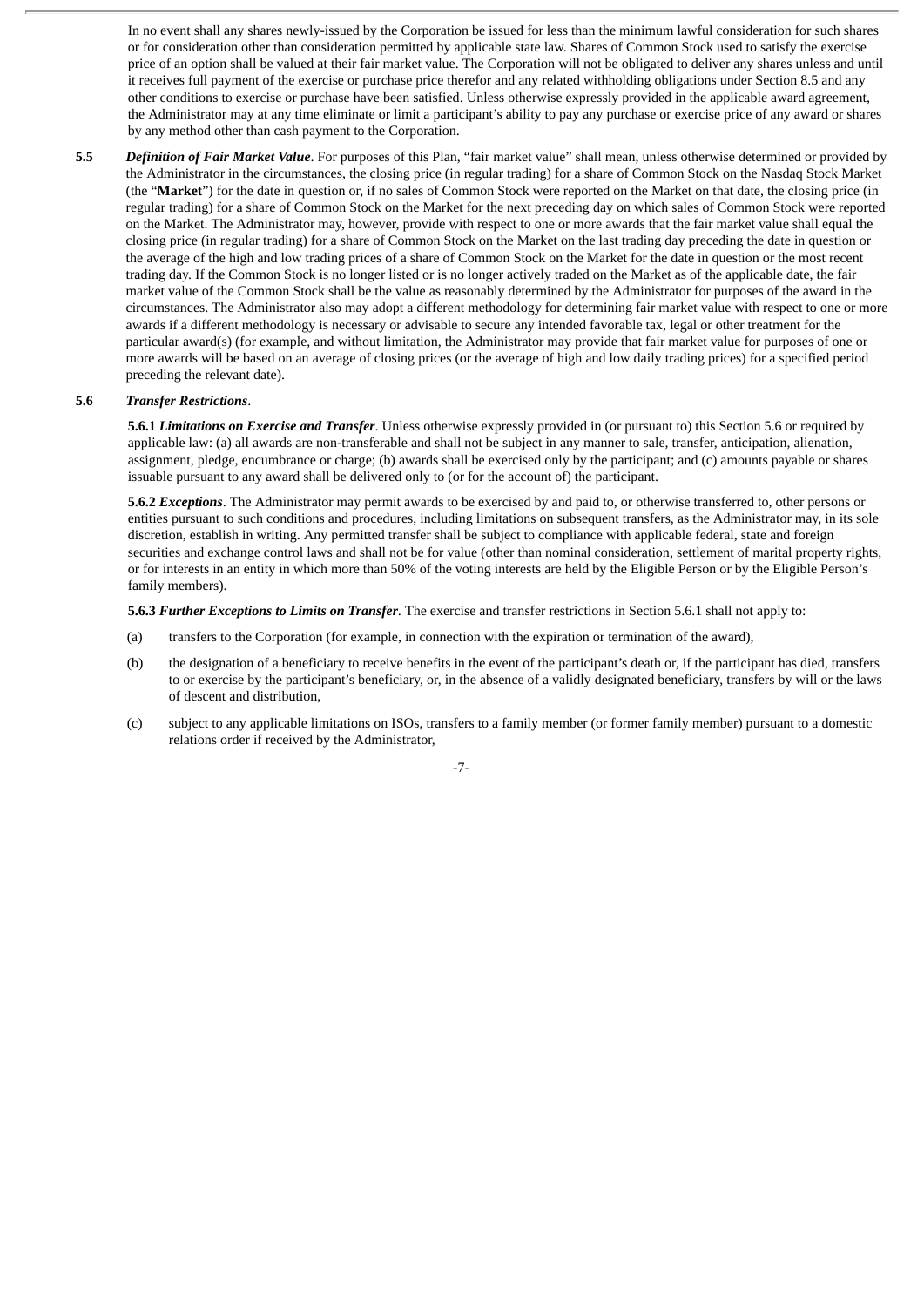- (d) if the participant has suffered a disability, permitted transfers or exercises on behalf of the participant by his or her legal representative, or
- (e) the authorization by the Administrator of "cashless exercise" procedures with third parties who provide financing for the purpose of (or who otherwise facilitate) the exercise of awards consistent with applicable laws and any limitations imposed by the Administrator.
- **5.7** *International Awards*. Notwithstanding any provision of this Plan to the contrary, to comply with the laws in the countries where the Corporation or one of its Subsidiaries operates or has Eligible Persons, the Administrator, in its sole discretion, shall have the power and authority to (a) modify the terms and conditions of any Award granted to Eligible Persons in light of the laws of jurisdictions where the Eligible Persons work or reside; (b) establish sub-plans and agreements and determine the exercise or purchase price, methods of exercise and other terms and procedures and rules, to the extend such actions may be necessary or advisable, including the adoption or rules, procedures, sub-plans and agreements applicable to Subsidiaries in particular jurisdictions; provided, however, that no such sub-plans or agreements and/or modifications shall increase the Share Limit or otherwise require stockholder approval; (c) take any action, before or after an award is made, that it deems advisable to obtain approval or comply with any necessary local governmental regulatory exemptions or approvals. Without limiting the generality of the foregoing, the Administrator is specifically authorized to adopt rules, procedures and sub-plans with provisions that limit or modify rights on eligibility to receive an award under this Plan or on termination of active service; available methods of exercise or settlement of an award, payment of tax-related items, the shifting of employer tax liability to the participant, the withholding procedures and handling of any share certificates or other indicia of ownership which may vary with local requirements. The Administrator may also adopt sub-plans to this Plan intended to allow the Corporation to grant tax-qualified awards in a particular jurisdiction. Notwithstanding the foregoing, the Corporation's obligation to issue any shares of Common Stock or make any other payment in respect of an award granted under this Plan is subject to compliance with all applicable laws as provided in Section 8.1 of this Plan.

# **6. EFFECT OF TERMINATION OF EMPLOYMENT OR SERVICE ON AWARDS**

- **6.1** *General*. The Administrator shall establish the effect (if any) of a termination of employment or service on the rights and benefits under each award under this Plan and in so doing may make distinctions based upon, inter alia, the cause of termination and type of award. If the participant is not an employee of the Corporation or one of its Subsidiaries, is not a member of the Board, and provides other services to the Corporation or one of its Subsidiaries, the Administrator shall be the sole judge for purposes of this Plan (unless a contract or the award otherwise provides) of whether the participant continues to render services to the Corporation or one of its Subsidiaries and the date, if any, upon which such services shall be deemed to have terminated.
- **6.2** *Events Not Deemed Terminations of Service*. Unless the express policy of the Corporation or one of its Subsidiaries, or the Administrator, otherwise provides, or except as otherwise required by applicable law, the employment relationship shall not be considered terminated in the case of (a) sick leave, (b) military leave, or (c) any other leave of absence authorized by the Corporation or one of its Subsidiaries, or the Administrator; provided that, unless reemployment upon the expiration of such leave is guaranteed by contract or law or the Administrator otherwise provides, such leave is for a period of not more than three months. In the case of any employee of the Corporation or one of its Subsidiaries on an approved leave of absence, continued vesting of the award while on leave from the employ of the Corporation or one of its Subsidiaries may be suspended until the employee returns to service, unless the Administrator otherwise provides or applicable law otherwise requires. In no event shall an award be exercised after any applicable maximum term of the award.

-8-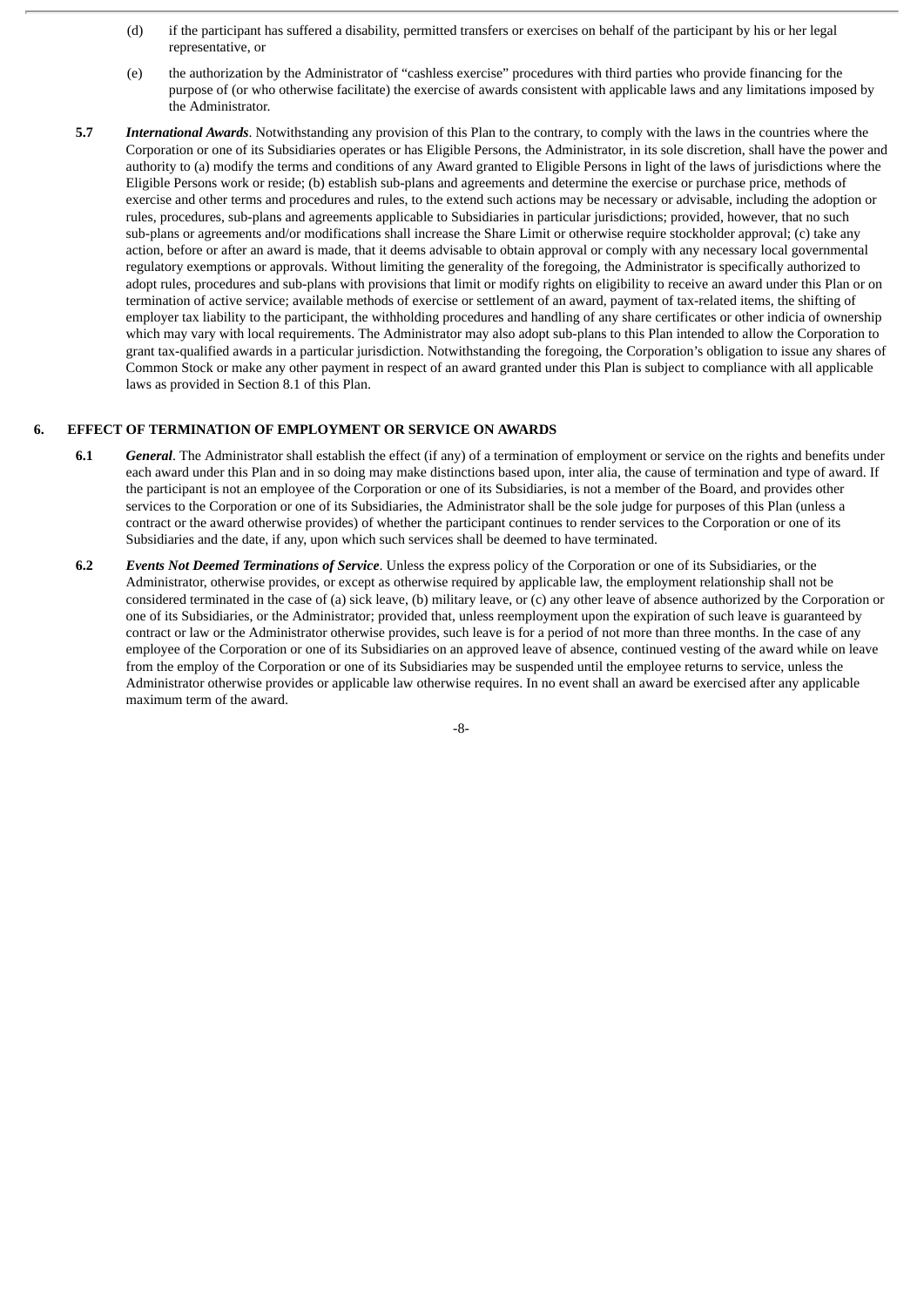**6.3** *Effect of Change of Subsidiary Status*. For purposes of this Plan and any award, if an entity ceases to be a Subsidiary of the Corporation, a termination of employment or service shall be deemed to have occurred with respect to each Eligible Person in respect of such Subsidiary who does not continue as an Eligible Person in respect of the Corporation or another Subsidiary that continues as such after giving effect to the transaction or other event giving rise to the change in status unless the Subsidiary that is sold, spun-off or otherwise divested (or its successor or a direct or indirect parent of such Subsidiary or successor) assumes the Eligible Person's award(s) in connection with such transaction.

# **7. ADJUSTMENTS; ACCELERATION**

**7.1** *Adjustments*. Subject to Section 7.2, upon (or, as may be necessary to effect the adjustment, immediately prior to): any reclassification, recapitalization, stock split (including a stock split in the form of a stock dividend) or reverse stock split; any merger, combination, consolidation, conversion or other reorganization; any spin-off, split-up, or similar extraordinary dividend distribution in respect of the Common Stock; or any exchange of Common Stock or other securities of the Corporation, or any similar, unusual or extraordinary corporate transaction in respect of the Common Stock; then the Administrator shall equitably and proportionately adjust (1) the number and type of shares of Common Stock (or other securities) that thereafter may be made the subject of awards (including the specific share limits, maximums and numbers of shares set forth elsewhere in this Plan), (2) the number, amount and type of shares of Common Stock (or other securities or property) subject to any outstanding awards, (3) the grant, purchase, or exercise price (which term includes the base price of any SAR or similar right) of any outstanding awards, and/or (4) the securities, cash or other property deliverable upon exercise or payment of any outstanding awards, in each case to the extent necessary to preserve (but not increase) the level of incentives intended by this Plan and the then-outstanding awards.

Without limiting the generality of Section 3.3, any good faith determination by the Administrator as to whether an adjustment is required in the circumstances pursuant to this Section 7.1, and the extent and nature of any such adjustment, shall be conclusive and binding on all persons.

**7.2** *Corporate Transactions - Assumption and Termination of Awards*. Upon any event in which the Corporation does not survive, or does not survive as a public company in respect of its Common Stock (including, without limitation, a dissolution, merger, combination, consolidation, conversion, exchange of securities, or other reorganization, or a sale of all or substantially all of the business, stock or assets of the Corporation, in any case in connection with which the Corporation does not survive or does not survive as a public company in respect of its Common Stock), then the Administrator may make provision for a cash payment in settlement of, or for the termination, assumption, substitution or exchange of any or all outstanding awards or the cash, securities or property deliverable to the holder of any or all outstanding awards, based upon, to the extent relevant under the circumstances, the distribution or consideration payable to holders of the Common Stock upon or in respect of such event. Upon the occurrence of any event described in the preceding sentence in connection with which the Administrator has made provision for the award to be terminated (and the Administrator has not made a provision for the substitution, assumption, exchange or other continuation or settlement of the award): (1) unless otherwise provided in the applicable award agreement, each then-outstanding option and SAR shall become fully vested, all shares of restricted stock then outstanding shall fully vest free of restrictions, and each other award granted under this Plan that is then outstanding shall become payable to the holder of such award (with any performance goals applicable to the award in each case being deemed met, unless otherwise provided in the award agreement, at the "target" performance level); and (2) each award (including any award or portion thereof that, by its terms, does not accelerate and vest in the circumstances) shall terminate upon the related event; provided that the holder of an option or SAR shall be given reasonable advance notice of the impending termination and a reasonable opportunity to exercise his or her outstanding vested options and SARs (after giving effect to any accelerated vesting required in the circumstances) in accordance with their terms before the termination of such awards (except that in no case shall more than ten days' notice of the impending termination be required and any acceleration of vesting and any exercise of any portion of an award that is so accelerated may be made contingent upon the actual occurrence of the event).

 $-9$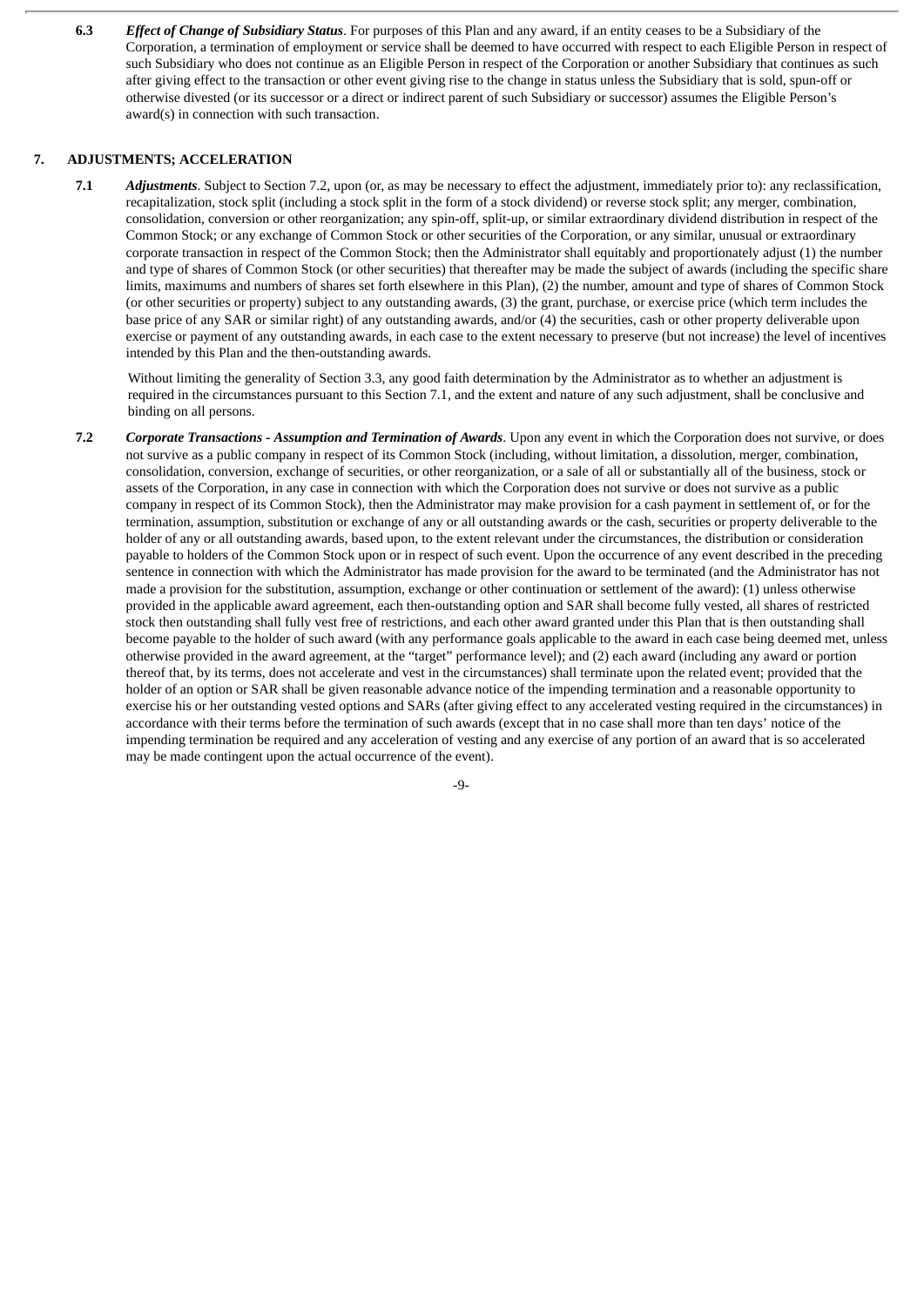Without limiting the preceding paragraph, in connection with any event referred to in the preceding paragraph or any change in control event defined in any applicable award agreement, the Administrator may, in its discretion, provide for the accelerated vesting of any award or awards as and to the extent determined by the Administrator in the circumstances.

For purposes of this Section 7.2, an award shall be deemed to have been "assumed" if (without limiting other circumstances in which an award is assumed) the award continues after an event referred to above in this Section 7.2, and/or is assumed and continued by the surviving entity following such event (including, without limitation, an entity that, as a result of such event, owns the Corporation or all or substantially all of the Corporation's assets directly or through one or more subsidiaries (a "Parent")), and confers the right to purchase or receive, as applicable and subject to vesting and the other terms and conditions of the award, for each share of Common Stock subject to the award immediately prior to the event, the consideration (whether cash, shares, or other securities or property) received in the event by the stockholders of the Corporation for each share of Common Stock sold or exchanged in such event (or the consideration received by a majority of the stockholders participating in such event if the stockholders were offered a choice of consideration); provided, however, that if the consideration offered for a share of Common Stock in the event is not solely the ordinary common stock of a successor corporation or a Parent, the Administrator may provide for the consideration to be received upon exercise or payment of the award, for each share subject to the award, to be solely ordinary common stock of the successor corporation or a Parent equal in fair market value to the per share consideration received by the stockholders participating in the event.

The Administrator may adopt such valuation methodologies for outstanding awards as it deems reasonable in the event of a cash or property settlement and, in the case of options, SARs or similar rights, but without limitation on other methodologies, may base such settlement solely upon the excess of any of the per share amount payable upon or in respect of such event over the exercise or base price of the award. In the case of an option, SAR or similar right as to which the per share amount payable upon or in respect of such event is less than or equal to the exercise or base price of the award, the Administrator may terminate such award in connection with an event referred to in this Section 7.2 without any payment in respect of such award.

In any of the events referred to in this Section 7.2, the Administrator may take such action contemplated by this Section 7.2 prior to such event (as opposed to on the occurrence of such event) to the extent that the Administrator deems the action necessary to permit the participant to realize the benefits intended to be conveyed with respect to the underlying shares. Without limiting the generality of the foregoing, the Administrator may deem an acceleration and/or termination to occur immediately prior to the applicable event and, in such circumstances, will reinstate the original terms of the award if an event giving rise to an acceleration and/or termination does not occur.

Without limiting the generality of Section 3.3, any good faith determination by the Administrator pursuant to its authority under this Section 7.2 shall be conclusive and binding on all persons.

**7.3** *Other Acceleration Rules*. The Administrator may override the provisions of Section 7.2 by express provision in the award agreement and may accord any Eligible Person a right to refuse any acceleration, whether pursuant to the *award* agreement or otherwise, in such circumstances as the Administrator may approve. The portion of any ISO accelerated in connection with an event referred to in Section 7.2 (or such other circumstances as may trigger accelerated vesting of the award) shall remain exercisable as an ISO only to the extent the applicable \$100,000 limitation on ISOs is not exceeded. To the extent exceeded, the accelerated portion of the option shall be exercisable as a nonqualified stock option under the Code.

-10-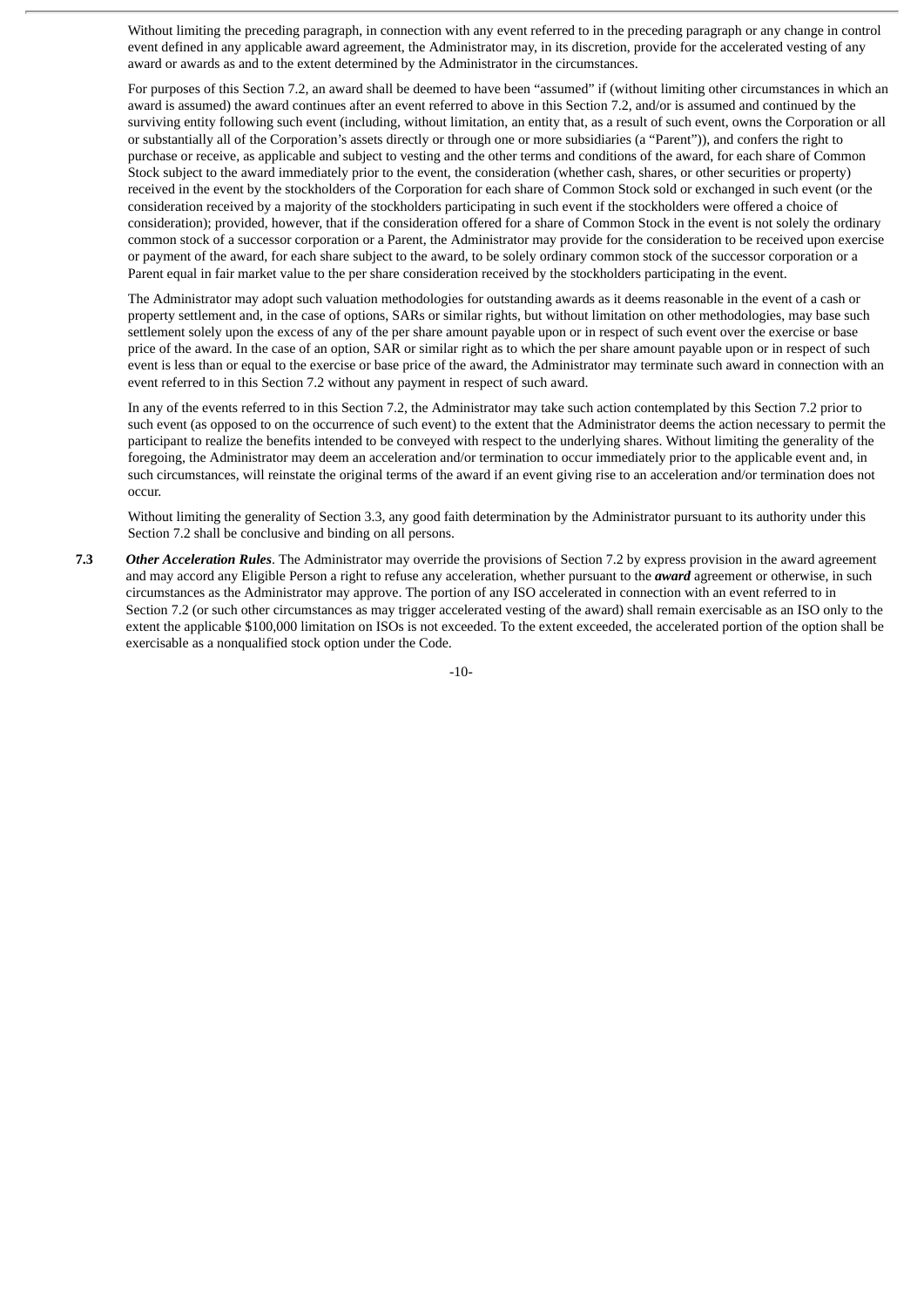## **8. OTHER PROVISIONS**

- **8.1** *Compliance with Laws*. This Plan, the granting and vesting of awards under this Plan, the offer, issuance and delivery of shares of Common Stock, and/or the payment of money under this Plan or under awards are subject to compliance with all applicable federal, state, local and foreign laws, rules and regulations (including, but not limited to, state and federal securities law and federal margin requirements) and to such approvals by any listing, regulatory or governmental authority as may, in the opinion of counsel for the Corporation, be necessary or advisable in connection therewith. The person acquiring any securities under this Plan will, if requested by the Corporation or one of its Subsidiaries, provide such assurances and representations to the Corporation or one of its Subsidiaries as the Administrator may deem necessary or desirable to assure compliance with all applicable legal and accounting requirements.
- **8.2** *No Rights to Award*. No person shall have any claim or rights to be granted an award (or additional awards, as the case may be) under this Plan, subject to any express contractual rights (set forth in a document other than this Plan) to the contrary.
- **8.3** *No Employment/Service Contract*. Nothing contained in this Plan (or in any other documents under this Plan or in any award) shall confer upon any Eligible Person or other participant any right to continue in the employ or other service of the Corporation or one of its Subsidiaries, constitute any contract or agreement of employment or other service or affect an employee's status as an employee at will, nor shall interfere in any way with the right of the Corporation or one of its Subsidiaries to change a person's compensation or other benefits, or to terminate his or her employment or other service, with or without cause. Nothing in this Section 8.3, however, is intended to adversely affect any express independent right of such person under a separate employment or service contract other than an award agreement.
- **8.4** *Plan Not Funded*. Awards payable under this Plan shall be payable in shares or from the general assets of the Corporation, and no special or separate reserve, fund or deposit shall be made to assure payment of such awards. No participant, beneficiary or other person shall have any right, title or interest in any fund or in any specific asset (including shares of Common Stock, except as otherwise expressly provided) of the Corporation or one of its Subsidiaries by reason of any award hereunder. Neither the provisions of this Plan (or of any related documents), nor the creation or adoption of this Plan, nor any action taken pursuant to the provisions of this Plan shall create, or be construed to create, a trust of any kind or a fiduciary relationship between the Corporation or one of its Subsidiaries and any participant, beneficiary or other person. To the extent that a participant, beneficiary or other person acquires a right to receive payment pursuant to any award hereunder, such right shall be no greater than the right of any unsecured general creditor of the Corporation.
- **8.5** *Tax Withholding*. Upon any exercise, vesting, or payment of any award, or upon the disposition of shares of Common Stock acquired pursuant to the exercise of an ISO prior to satisfaction of the holding period requirements of Section 422 of the Code, or upon any other tax withholding event with respect to any award, arrangements satisfactory to the Corporation shall be made to provide for any taxes the Corporation or any of its Subsidiaries may be required or permitted to withhold with respect to such award event or payment. Such arrangements may include (but are not limited to) any one of (or a combination of) the following:
	- (a) The Corporation or one of its Subsidiaries shall have the right to require the participant (or the participant's personal representative or beneficiary, as the case may be) to pay or provide for payment of the amount of any taxes which the Corporation or one of its Subsidiaries may be required or permitted to withhold with respect to such award event or payment.
	- (b) The Corporation or one of its Subsidiaries shall have the right to deduct from any amount otherwise payable in cash (whether related to the award or otherwise) to the participant (or the participant's personal representative or beneficiary, as the case may be) the amount of any taxes which the Corporation or one of its Subsidiaries may be required or permitted to withhold with respect to such award event or payment.

-11-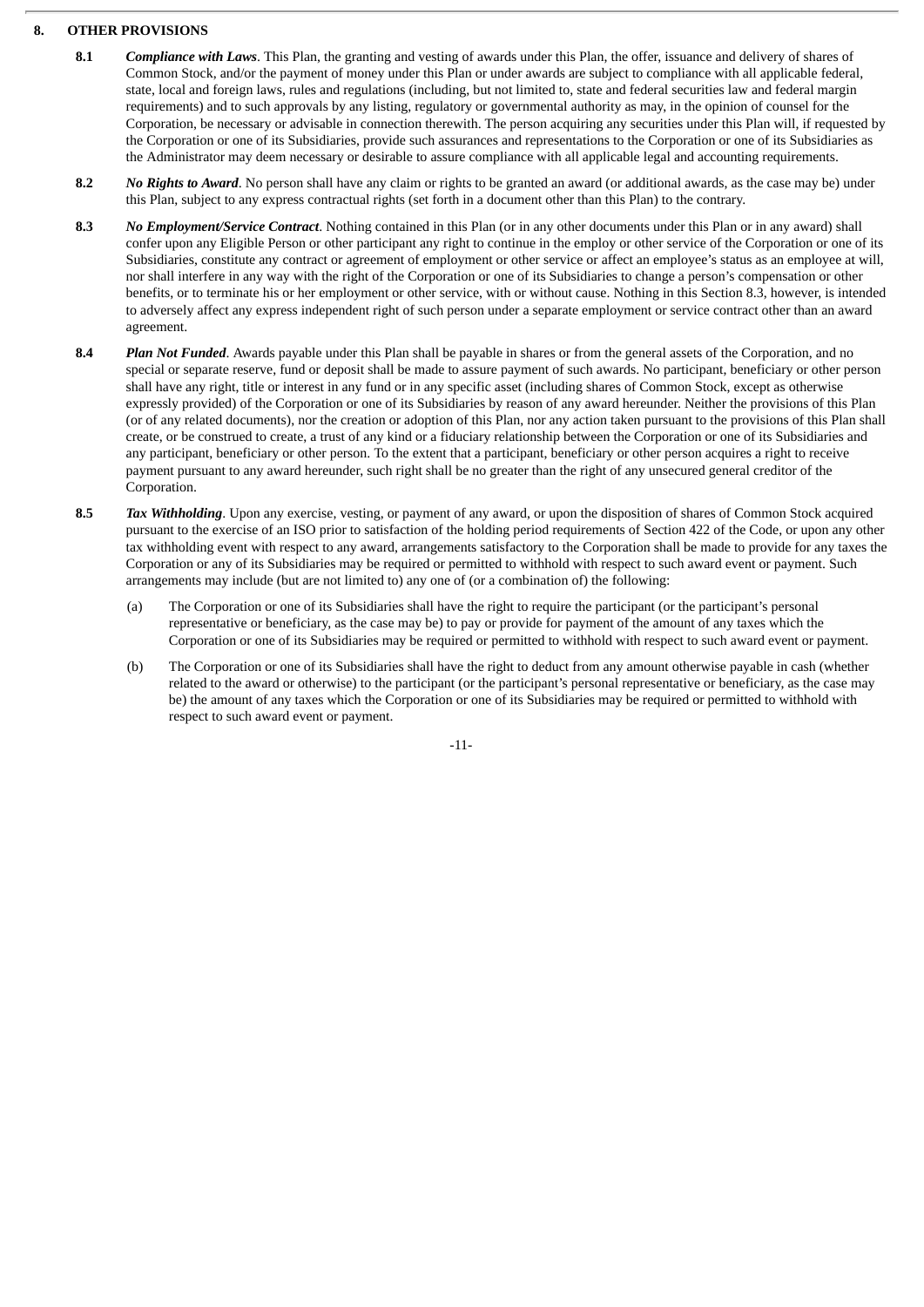(c) In any case where a tax is required to be withheld in connection with the delivery of shares of Common Stock under this Plan, the Administrator may in its sole discretion (subject to Section 8.1) require or grant (either at the time of the award or thereafter) to the participant the right to elect, pursuant to such rules and subject to such conditions as the Administrator may establish, that the Corporation reduce the number of shares to be delivered by (or otherwise reacquire) the appropriate number of shares, valued in a consistent manner at their fair market value or at the sales price in accordance with authorized procedures for cashless exercises, necessary to satisfy any applicable withholding obligation on exercise, vesting or payment.

#### **8.6** *Effective Date, Termination and Suspension, Amendments*.

**8.6.1** *Effective Date*. This Plan is effective as of March 13, 2017, the date of its approval by the Board (the "**Effective Date**"). This Plan shall be submitted for and subject to stockholder approval no later than twelve months after the Effective Date. Unless earlier terminated by the Board and subject to any extension that may be approved by stockholders, this Plan shall terminate at the close of business on the day before the tenth anniversary of the Effective Date. After the termination of this Plan either upon such stated termination date or its earlier termination by the Board, no additional awards may be granted under this Plan, but previously granted awards (and the authority of the Administrator with respect thereto, including the authority to amend such awards) shall remain outstanding in accordance with their applicable terms and conditions and the terms and conditions of this Plan.

**8.6.2** *Board Authorization*. The Board may, at any time, terminate or, from time to time, amend, modify or suspend this Plan, in whole or in part. No awards may be granted during any period that the Board suspends this Plan.

**8.6.3** *Stockholder Approval*. To the extent then required by applicable law or deemed necessary or advisable by the Board, any amendment to this Plan shall be subject to stockholder approval.

**8.6.4** *Amendments to Awards*. Without limiting any other express authority of the Administrator under (but subject to) the express limits of this Plan, the Administrator by agreement or resolution may waive conditions of or limitations on awards to participants that the Administrator in the prior exercise of its discretion has imposed, without the consent of a participant, and (subject to the requirements of Sections 3.2 and 8.6.5) may make other changes to the terms and conditions of awards. Any amendment or other action that would constitute a repricing of an award is subject to no-repricing provisions in Section 3.2.

**8.6.5** *Limitations on Amendments to Plan and Awards*. No amendment, suspension or termination of this Plan or amendment of any outstanding award agreement shall, without written consent of the participant, affect in any manner materially adverse to the participant any rights or benefits of the participant or obligations of the Corporation under any award granted under this Plan prior to the effective date of such change. Changes, settlements and other actions contemplated by Section 7 shall not be deemed to constitute changes or amendments for purposes of this Section 8.6.

**8.7** *Privileges of Stock Ownership*. Except as otherwise expressly authorized by the Administrator, a participant shall not be entitled to any privilege of stock ownership as to any shares of Common Stock not actually delivered to and held of record by the participant. Except as expressly required by Section 7.1 or otherwise expressly provided by the Administrator, no adjustment will be made for dividends or other rights as a stockholder for which a record date is prior to such date of delivery.

#### **8.8** *Governing Law; Construction; Severability*.

**8.8.1** *Choice of Law*. This Plan, the awards, all documents evidencing awards and all other related documents shall be governed by, and construed in accordance with, the laws of the State of Delaware, notwithstanding any Delaware or other conflict of law provision to the contrary.

**8.8.2** *Severability*. If a court of competent jurisdiction holds any provision invalid and unenforceable, the remaining provisions of this Plan shall continue in effect.

-12-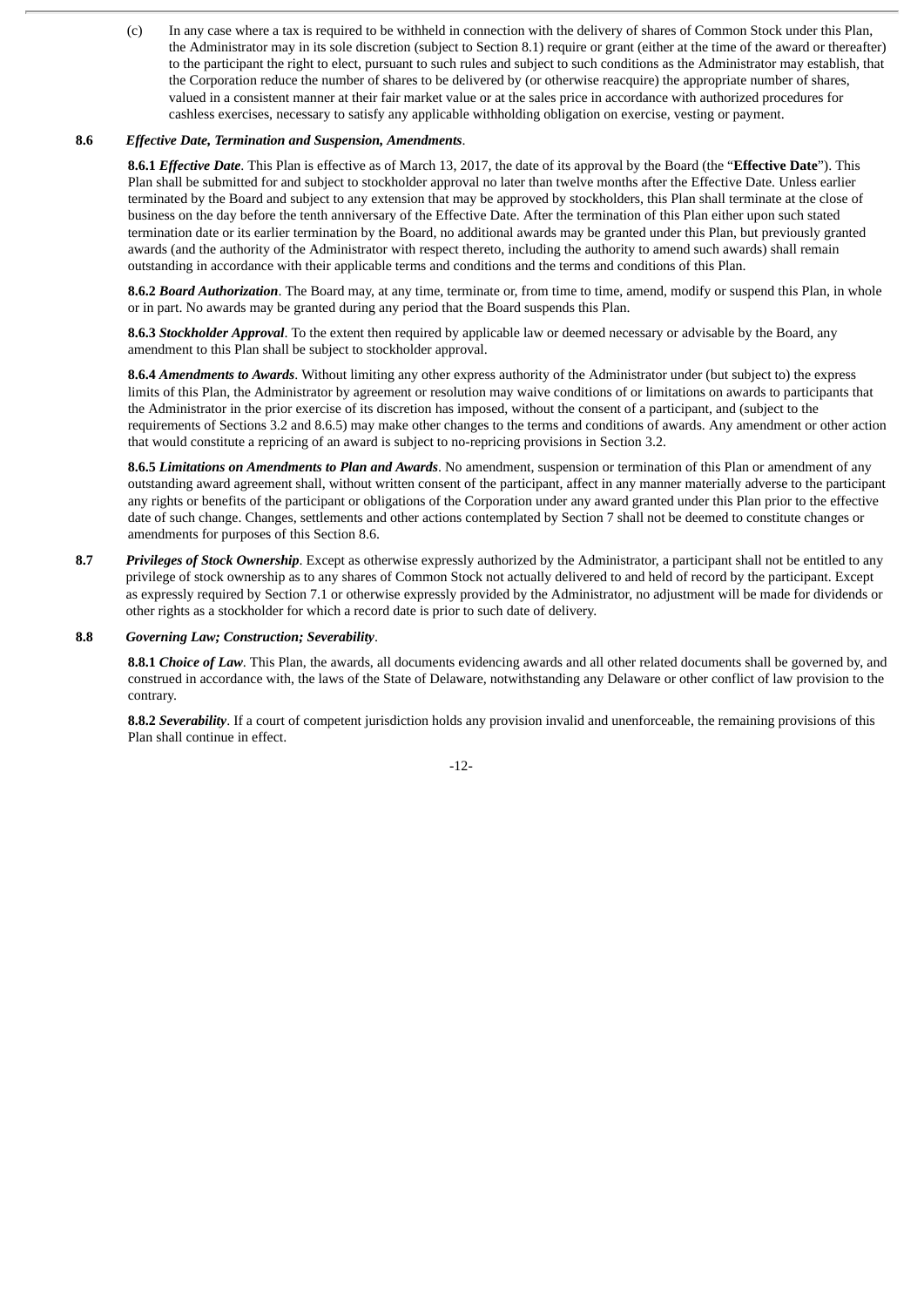- **8.9** *Captions*. Captions and headings are given to the sections and subsections of this Plan solely as a convenience to facilitate reference. Such headings shall not be deemed in any way material or relevant to the construction or interpretation of this Plan or any provision thereof.
- 8.10 Stock-Based Awards in Substitution for Stock Options or Awards Granted by Other Corporation. Awards may be granted to Eligible Persons in substitution for or in connection with an assumption of employee stock options, SARs, restricted stock or other stock-based awards granted by other entities to persons who are or who will become Eligible Persons in respect of the Corporation or one of its Subsidiaries, in connection with a distribution, merger or other reorganization by or with the granting entity or an affiliated entity, or the acquisition by the Corporation or one of its Subsidiaries, directly or indirectly, of all or a substantial part of the stock or assets of the employing entity. The awards so granted need not comply with other specific terms of this Plan, provided the awards reflect adjustments giving effect to the assumption or substitution consistent with any conversion applicable to the common stock (or the securities otherwise subject to the award) in the transaction and any change in the issuer of the security. Any shares that are delivered and any awards that are granted by, or become obligations of, the Corporation, as a result of the assumption by the Corporation of, or in substitution for, outstanding awards previously granted or assumed by an acquired company (or previously granted or assumed by a predecessor employer (or direct or indirect parent thereof) in the case of persons that become employed by the Corporation or one of its Subsidiaries in connection with a business or asset acquisition or similar transaction) shall not be counted against the Share Limit or other limits on the number of shares available for issuance under this Plan.
- **8.11** *Non-Exclusivity of Plan*. Nothing in this Plan shall limit or be deemed to limit the authority of the Board or the Administrator to grant awards or authorize any other compensation, with or without reference to the Common Stock, under any other plan or authority.
- **8.12** *No Corporate Action Restriction*. The existence of this Plan, the award agreements and the awards granted hereunder shall not limit, affect or restrict in any way the right or power of the Corporation or any Subsidiary (or any of their respective stockholders, boards of directors or committees thereof (or any subcommittees), as the case may be) to make or authorize: (a) any adjustment, recapitalization, reorganization or other change in the capital structure or business of the Corporation or any Subsidiary, (b) any merger, amalgamation, consolidation or change in the ownership of the Corporation or any Subsidiary, (c) any issue of bonds, debentures, capital, preferred or prior preference stock ahead of or affecting the capital stock (or the rights thereof) of the Corporation or any Subsidiary, (d) any dissolution or liquidation of the Corporation or any Subsidiary, (e) any sale or transfer of all or any part of the assets or business of the Corporation or any Subsidiary, (f) any other award, grant, or payment of incentives or other compensation under any other plan or authority (or any other action with respect to any benefit, incentive or compensation), or (g) any other corporate act or proceeding by the Corporation or any Subsidiary. No participant, beneficiary or any other person shall have any claim under any award or award agreement against any member of the Board or the Administrator, or the Corporation or any employees, officers or agents of the Corporation or any Subsidiary, as a result of any such action. Awards need not be structured so as to be deductible for tax purposes.
- **8.13** *Other Company Benefit and Compensation Programs*. Payments and other benefits received by a participant under an award made pursuant to this Plan shall not be deemed a part of a participant's compensation for purposes of the determination of benefits under any other employee welfare or benefit plans or arrangements, if any, provided by the Corporation or any Subsidiary, except where the Administrator expressly otherwise provides or authorizes in writing. Awards under this Plan may be made in addition to, in combination with, as alternatives to or in payment of grants, awards or commitments under any other plans, arrangements or authority of the Corporation or its Subsidiaries.
- **8.14** *Clawback Policy*. The awards granted under this Plan are subject to the terms of the Corporation's recoupment, clawback or similar policy as it may be in effect from time to time, as well as any similar provisions of applicable law, any of which could in certain circumstances require repayment or forfeiture of awards or any shares of Common Stock or other cash or property received with respect to the awards (including any value received from a disposition of the shares acquired upon payment of the awards).

-13-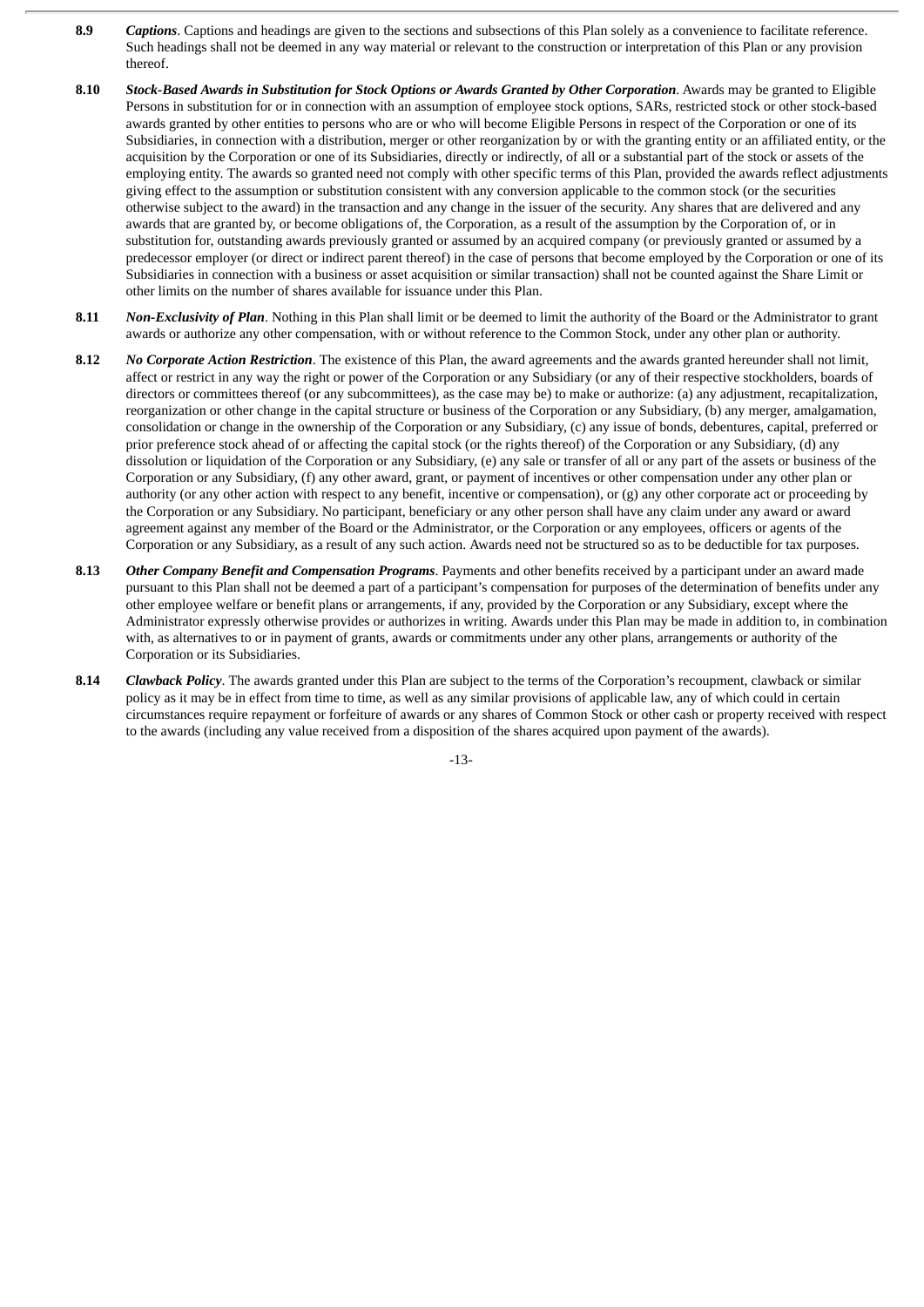#### **AMENDED AND RESTATED 2007 EMPLOYEE STOCK PURCHASE PLAN CTI BIOPHARMA CORP.**

<span id="page-17-0"></span>Effective as of September 27, 2007, amended and restated as of July 27, 2015, April 8, 2021 and April 18, 2022.

- **1. PURPOSE**. The CTI BioPharma Corp. 2007 Employee Stock Purchase Plan (the "**Plan**") is intended to encourage ownership of stock by employees of CTI BioPharma Corp., a Washington corporation (the "**Company**"), and certain Related Corporations designated to participate in the Plan, and to provide additional incentive for the employees to promote the success of the business of the Company and any such designated Related Corporations. It is intended that the Plan shall be an "employee stock purchase plan" within the meaning of Section 423 of the Code.
- **2. DEFINITIONS**. As used in this Plan, the following terms shall have the meanings set forth below:
	- **a. "Base Salary"** means the regular gross base salary paid to an Optionee by one or more Participating Employers during such individual's period of participation in the Plan, plus any pre-tax contributions made by the Optionee to any Code Section 401(k) salary deferral plan or any Code Section 125 cafeteria benefit program now or hereafter established by the Company or any Related Corporation. The following items of compensation shall not be included in Base Salary: (i) all overtime payments, bonuses, commissions (other than those functioning as base salary equivalents), profit-sharing distributions and other incentive-type payments and (ii) any and all contributions (other than Code Section 401(k) or Code Section 125 contributions) made on the Optionee's behalf by the Corporation or any Related Corporation under any employee benefit or welfare plan now or hereafter established.
	- **b. "Beneficiary"** means the person designated as beneficiary on the Optionee's Enrollment Form, if no such beneficiary is named or no such Enrollment Form is in effect at the Optionee's death, his or her beneficiary as determined under the provisions of the Company's program of life insurance for the employee.
	- **c. "Board"** means the Board of Directors for the Company.
	- **d. "Change in Control" means any of the following:**
		- i. the direct or indirect sale or exchange by the shareholders of the Company of all or substantially all of the Stock where the shareholders of the Company before such sale or exchange do not retain, directly or indirectly, at least a majority of the beneficial interest in the voting stock of the Company;
		- ii. a merger in which the shareholders of the Company before such merger do not retain, directly or indirectly, at least a majority of the beneficial interest in the voting stock of the Company; or
		- iii. the sale, exchange, or transfer of all or substantially all of the Company's assets (other than a sale, exchange or transfer to one or more corporations or other entities where the shareholders of the Company before such sale, exchange, or transfer retain, directly or indirectly, at least a majority of the beneficial interest in the voting stock of the corporation(s) or other entities to which the assets were transferred).
	- **e. "Code"** means the Internal Revenue Code of 1986, as amended, or any statute successor thereto, and any regulations issued from time to time thereunder.
	- **f. "Committee"** means a committee of the Board consisting of not less than two directors of the Company who are not employees of the Company or any Related Corporation, each appointed by the Board from time to time to serve at its pleasure for the purpose of carrying out the responsibilities of the Committee under the Plan. For any period during which no such committee is in existence, all authority and responsibility assigned to the Committee under this Plan shall be exercised, if at all, by the Board.
	- **g. "Eligible Employee"** means a person who is employed by any Participating Employer and whose customary employment is for more than twenty (20) hours per week and for more than five (5) months per calendar year (or, as to a particular Offering Period, such lesser number of hours per week and/or lesser number of months per year as may be provided by the Committee in advance of such Offering Period).

-1-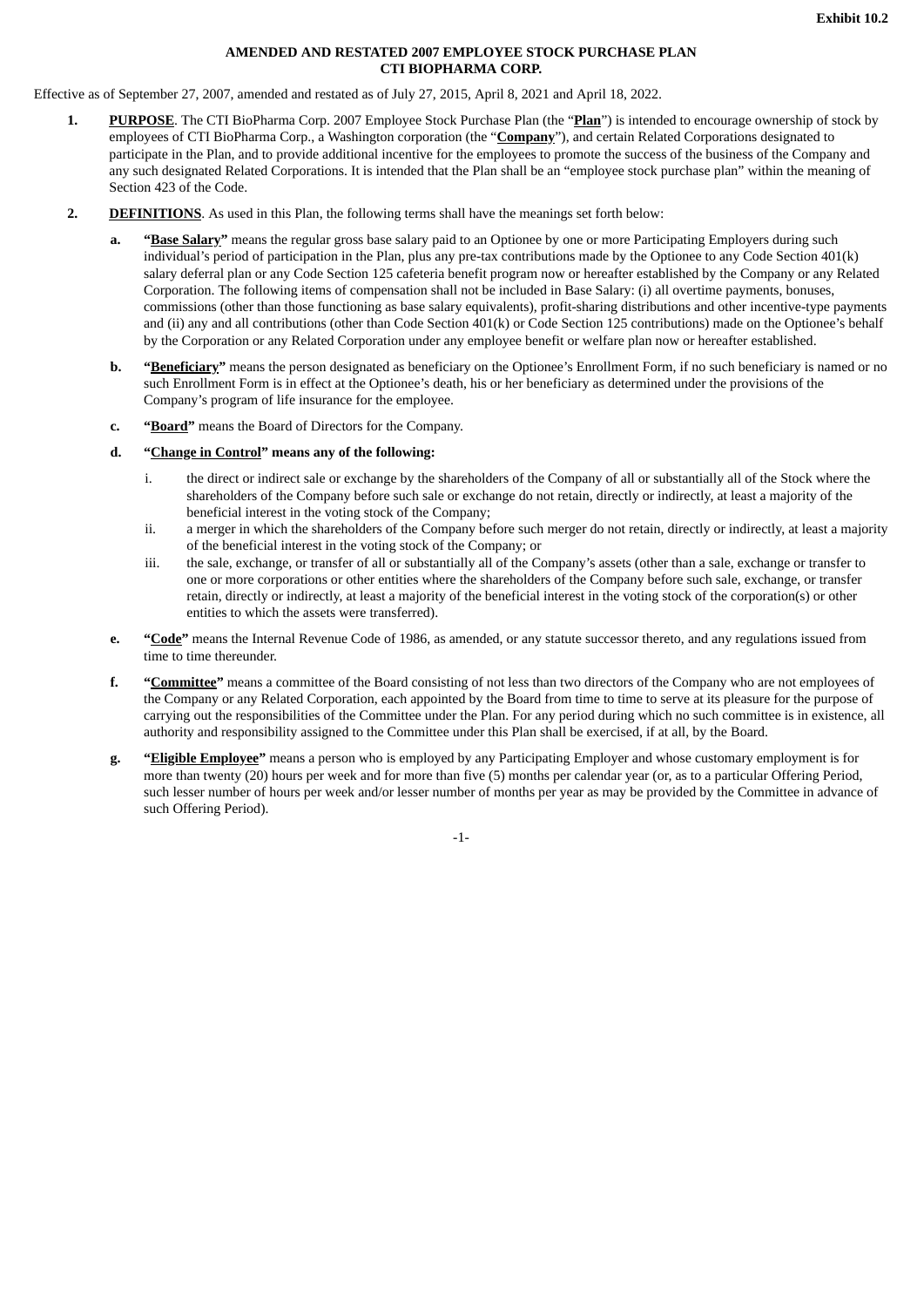- **h. "Enrollment Form"** means the Enrollment/Change Form whereby an Optionee authorizes a Participating Employer to withhold payroll deductions from his or her Base Salary and is otherwise in such form as the Committee may specify.
- **i. "Exchange Act"** means the Securities Exchange Act of 1934, as amended.
- **j. "Fair Market Value"** means, as of any given date, (i) if the Stock is listed or admitted to trade on a national securities exchange, the closing price of a share of Stock on such date (in regular trading) on the principal national securities exchange on which the Stock is so listed or admitted to trade, or, if there is no trading of the Stock on such date, then the closing price of a share of Stock on such exchange on the last day on which there was trading in the shares of Stock on such exchange that preceded such date; or (ii) in the absence of exchange data required to determine Fair Market Value pursuant to the foregoing, the value as established by the Committee as of the relevant time for purposes of the Plan.
- **k. "Offering Commencement Date"** means any date on which Options are granted under the Plan as determined by the Committee pursuant to Section 8.
- **l. "Offering Period"** means a period of approximately six (6) months' duration, beginning on an Offering Commencement Date and ending, subject to Section 9.6, on the last business day of the sixth calendar month ending after such date, during which Options are granted and outstanding under the Plan pursuant to a determination by the Committee under Section 4. The Committee shall have the power to change the duration of Offering Periods without shareholder approval and may provide for any such Offering Period to be divided into one or more "purchase periods," provided that any such change is announced prior to the relevant Offering Period, and that any such Offering Period shall not be less than three (3) months and shall not exceed twenty-seven (27) months.
- **m. "Offering Termination Date"** means the last business day of an Offering Period as established by the Committee in advance of the Offering Period, on which Options granted for such Offering Period must, if ever, be exercised.
- **n. "Option"** means an option to purchase shares of Stock granted under the Plan.
- **o. "Optionee"** means an Eligible Employee to whom an Option is granted.
- **p. "Option Shares"** means shares of Stock purchasable under an Option.
- **q. "Participating Employer"** means the Company or any Related Corporation which is designated by the Committee as a corporation whose Eligible Employees are eligible to receive Options as of a particular Offering Commencement Date.
- **r. "Related Corporation"** means any corporation which is or during the term of the Plan becomes a parent corporation of the Company, as defined in Section 424(e) of the Code, or a subsidiary corporation of the Company, as defined in Section 424(f) of the Code.
- **s. "Stock"** means the common stock, without par value, of the Company.
- **t. "Stock Purchase Agreement"** means the Stock Purchase Agreement under which an Optionee agrees to such terms and other such provisions governing his or her participation in the Plan (not inconsistent with the Plan) as the Committee may deem advisable.

-2-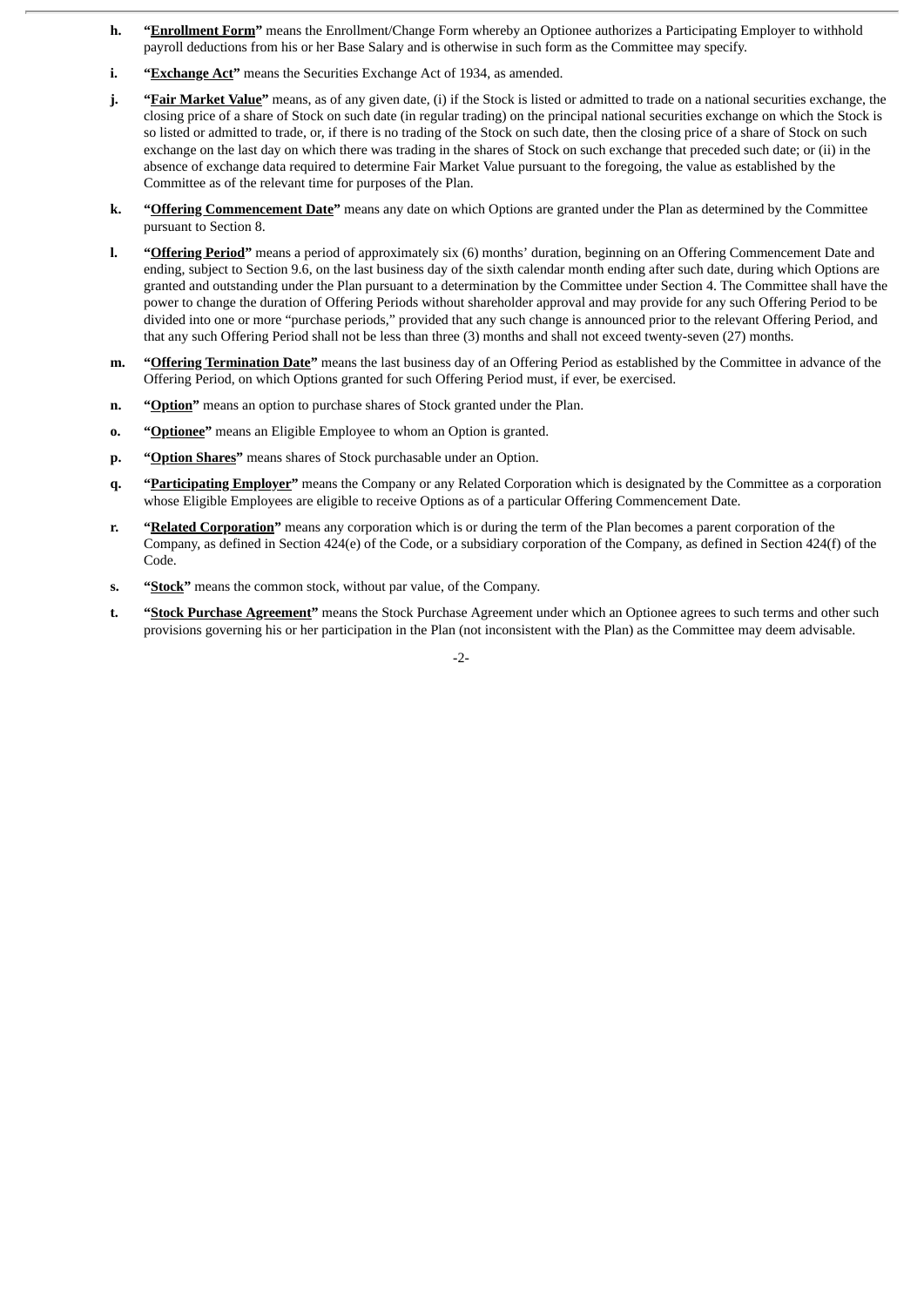- **3. Term of Plan**. The Plan shall become effective upon the adoption of the Plan by the Board, subject to the approval of the Plan by the shareholders of the Company within twelve (12) months of such adoption. Subject to any extension that may be approved by the Board and the shareholders, no Option shall be granted under the Plan on or after the twentieth (20th) anniversary of such approval, but Options theretofore granted may extend beyond that date.
- **4. Administration**. The Plan shall be administered by the Committee. The Committee shall further determine which (if any) Related Corporations shall be Participating Employers as of each Offering Commencement Date. The Committee shall have authority in its discretion to interpret the Plan, to prescribe, amend and rescind rules and regulations relating to determining the terms of Options granted under the Plan, and to make all other determinations necessary or advisable for the administration of the Plan. Any determination of the Committee shall be final and binding upon all persons having or claiming any interest under the Plan or under any Option granted pursuant to the Plan. Notwithstanding anything else contained in this Plan to the contrary, the Committee may also adopt rules, procedures, separate offerings or sub-plans applicable to particular Subsidiaries or locations, which sub-plans may be designed to be outside the scope of Section 423 of the Code and need not comply with the otherwise applicable provisions of this Plan. The Committee may delegate ministerial, non-discretionary functions to individuals who are officers or employees of the Company or a Related Corporation. Without limiting the generality of the foregoing, the Committee (or its delegate) may provide forms and procedures for Enrollment Forms, and other forms or elections contemplated by the Plan, and may provide for Enrollment Forms, and other forms or elections contemplated by the Plan, to be in electronic format. Neither the Board nor any Committee, nor any member thereof or person acting at the direction thereof, shall be liable for any act, omission, interpretation, construction or determination made in good faith in connection with this Plan, and all such persons shall be entitled to indemnification and reimbursement by the Company in respect of any claim, loss, damage or expense (including, without limitation, attorneys' fees) arising or resulting therefrom to the fullest extent permitted by law and/or under any directors and officers liability insurance coverage that may be in effect from time to time.
- **5. Amendment and Termination**. The Board may suspend, terminate or amend the Plan at any time and from time to time, subject to shareholder consent as may be required by applicable law. No suspension or termination of or amendment to the Plan may materially adversely affect the rights of an Optionee with respect to any Option held by the Optionee as of the date of such termination or amendment without the Optionee's consent. Changes contemplated by Section 9.6 of this Plan shall not be deemed to constitute changes or amendments requiring Participant consent.
- **6. Shares of Stock Subject to the Plan**. No more than an aggregate of 1,500,000 shares of Stock may be issued or delivered pursuant to the exercise of Options granted under the Plan. Shares to be delivered upon the exercise of Options may be either shares of Stock which are authorized but unissued or shares of Stock held by the Company in its treasury. If an Option expires or terminates for any reason without having been exercised in full, the unpurchased shares subject to the Option shall become available for other Options granted under the Plan. The Company shall, at all times during which Options are outstanding, reserve and keep available shares of Stock sufficient to satisfy such Options, and shall pay all fees and expenses incurred by the Company in connection therewith. In the event of any capital change in the outstanding Stock as contemplated in Section 9.6, the number and kind of shares of Stock reserved and kept available by the Company shall be appropriately adjusted.
- **7. Eligibility**. Each individual who is an Eligible Employee on any Offering Commencement Date of any Offering Period under the Plan may enter such Offering Period on such date, provided he or she remains an Eligible Employee and complies with all enrollment procedures established by the Committee for such Offering Period, and provided, further, he or she meets all of the following requirements:
	- **a.** Such Eligible Employee will not, after grant of the Option, own stock possessing 5% or more of the total combined voting power or value of all classes of stock of the Company or of any Related Corporation. For purposes of this subparagraph (a), the rules of Section 424(d) of the Code shall apply in determining the stock ownership of the Eligible Employee, and stock which the Eligible Employee may purchase under outstanding options shall be treated as stock owned by the Eligible Employee.

-3-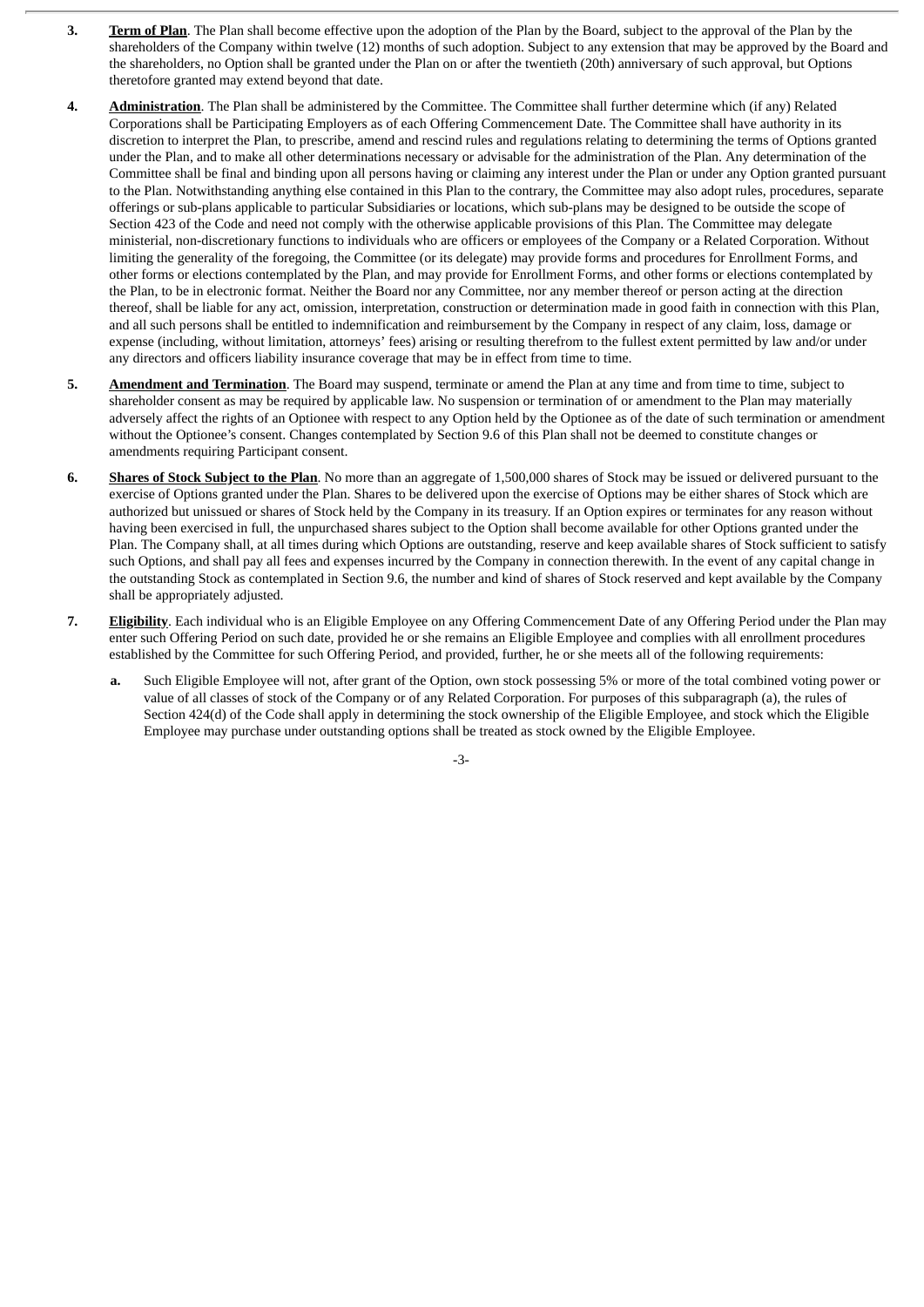- **b.** Upon grant of the Option, the employee's rights to purchase stock under all employee stock purchase plans (as defined in Section 423(b) of the Code) of the Company and its Related Corporations will not accrue at a rate which exceeds \$25,000 of fair market value of the stock (determined at the time the right to purchase such shares is granted, before giving effect to any discounted purchase price under any such plan) for each calendar year in which such Option is outstanding at any time. The accrual of rights to purchase stock shall be determined in accordance with Section 423(b)(8) of the Code. For purposes of the foregoing, a right to purchase shares accrues when it first become exercisable during the calendar year.
- **8. Offering Commencement Date**. Options shall be granted on the first business day of any calendar month which is designated by the Committee as the beginning of an Offering Period.

# **9. Terms and Conditions of Options**.

**9.1 General**. An Optionee shall be granted a separate Option on each Offering Commencement Date for each Offering Period in which he or she participates. All Options granted on a particular Offering Commencement Date shall comply with the terms and conditions set forth in Sections 9.2 through 9.10.

**9.2 Purchase Price**. The purchase price of Option Shares shall be 85% of the lower of (a) the Fair Market Value of the shares as of the Offering Commencement Date and (b) the Fair Market Value of the shares as of the Offering Termination Date; provided, however, that the Committee may provide prior to the start of any Offering Period that the purchase price for that Offering Period shall be determined by applying a discount amount (not to exceed 15%) to either (1) the Fair Market Value of the Stock on the Offering Commencement Date of the Offering Period, or (2) the Fair Market Value of the Stock on the Offering Termination Date of that Offering Period, or (3) the lesser of the Fair Market Value of the Stock on the Offering Commencement Date of the Offering Period or the Fair Market Value of the Stock on the Offering Termination Date of that Offering Period.

**9.3 Restrictions on Transfer**. Options may not be assigned, transferred, pledged, or otherwise disposed of, except by will or under the laws of descent and distribution. An Option may not be exercised by anyone other than the Optionee during the lifetime of the Optionee. Unless otherwise provided by the Committee, the Optionee shall agree in the Stock Purchase Agreement to notify the Company of any transfer of the shares within two (2) years of the Offering Commencement Date of the Offering Period in which those shares were acquired (or, if later, within one (1) year after the Offering Termination Date of such Offering Period). The Company shall have the right to place a legend on all stock certificates instructing the transfer agent to notify the Company of any transfer of the shares.

**9.4 Expiration**. Each Option granted for an Offering Period shall expire at the close of business on the applicable Offering Termination Date or on such earlier date as may result from the operation of Section 9.5 or by action of the Committee taken pursuant to Section 9.6.

**9.5 Termination of Employment of Optionees; Leave of Absence**. If an Optionee ceases for any reason to be an Eligible Employee during an Offering Period, whether due to death, retirement, voluntary severance, involuntary severance, transfer, or because the entity that employs the Optionee ceases to be a Related Corporation, his or her Option shall immediately expire, and the Optionee's accumulated payroll deductions shall be returned to the Optionee or his or her Beneficiary, as the case may be, by the Company, without interest. If an Optionee commences a sick leave, military leave, or other leave of absence approved by the Company or a Participating Employer, and the leave meets the requirements of Treasury Regulation Section 1.421-1(h)(2) and the Optionee is an employee of the Company or a Related Corporation or on such leave as of the applicable Offering Termination Date, such Optionee's payroll deductions hereunder shall cease, and the Optionee's accumulated payroll deductions for the applicable Offering Period shall be used to exercise the Optionee's Option as of the applicable Offering Termination Date in accordance with the provisions hereof (unless the Optionee makes a timely withdrawal election in accordance with Section 9.7, in which case such Optionee's accumulated payroll deductions shall be

-4-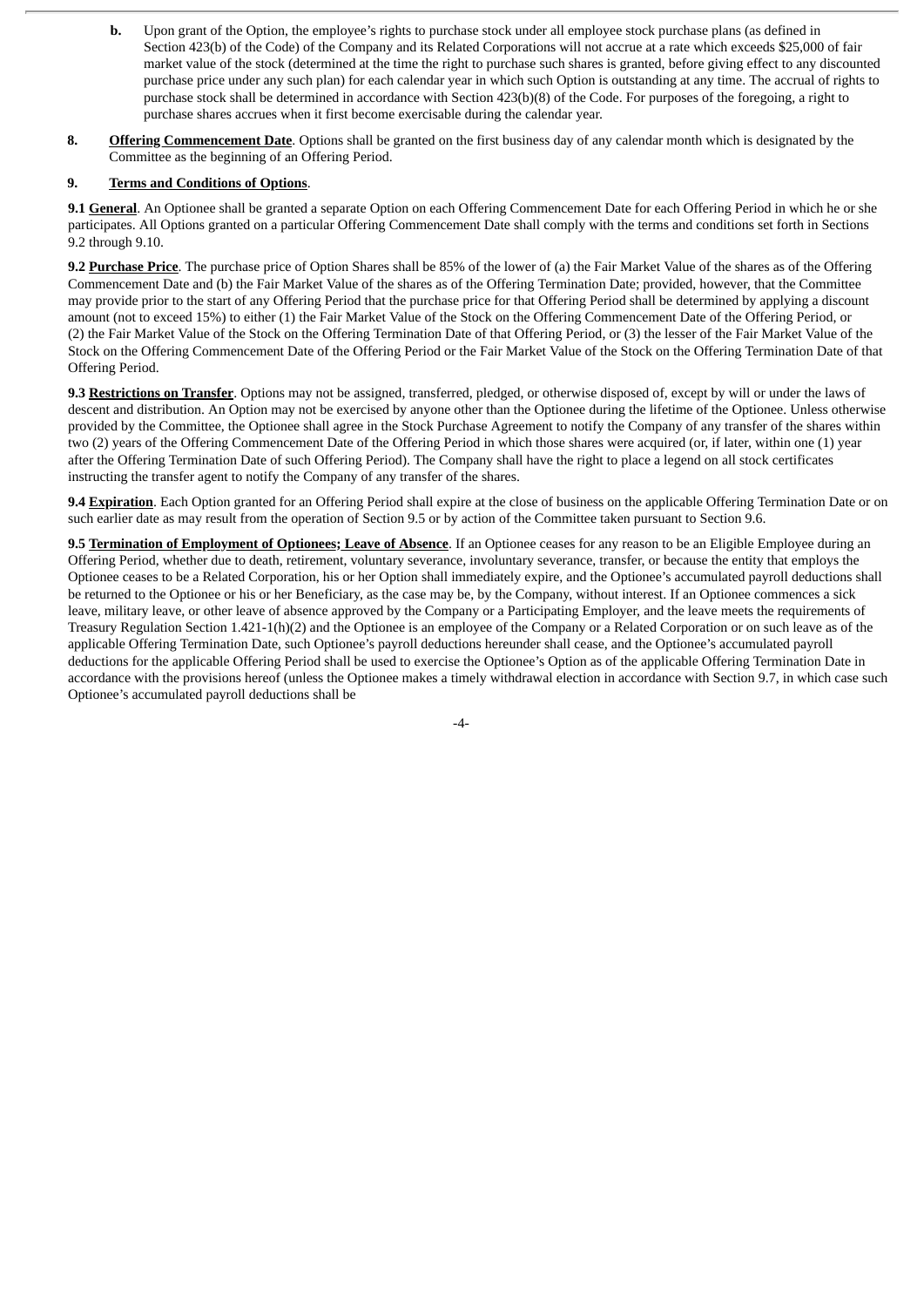paid to him or her in cash in accordance with Section 9.7). During leaves of absence approved by the Company or a Participating Employer and meeting the requirements of Treasury Regulation Section 1.421-1(h)(2), an Optionee may elect to continue participation in the Plan by making cash payments to the Company on his or her normal paydays equal to the reduction in his or her payroll deductions hereunder caused by such leave.

**9.6 Capital Changes Affecting the Stock**. In the event that, between the Offering Commencement Date and Offering Termination Date of an Option, a stock dividend is paid or becomes payable in respect of the Stock or there occurs a split-up or other increase or contraction in the number of shares of Stock without receipt of any consideration by the Company or other change in the corporate structure or capitalization affecting the Stock, appropriate adjustments shall be made to (i) the maximum number and class of securities issuable under the Plan, (ii) the maximum number and class of securities purchasable per Optionee on any one Offering Termination Date and (iii) the number and class of securities and the price per share in effect under each outstanding Option in order to prevent the dilution or enlargement of benefits thereunder. In the event of a Change in Control, the Committee, in its sole discretion, shall either (a) provide that Options granted under the Plan shall be fully exercised to the extent of each Optionee's accumulated payroll deductions for the Offering Period as of a date prior to the Change in Control established by the Committee, or (b) arrange with the surviving, continuing, successor or purchasing corporation, as the case may be, that such corporation assume the Company's rights and obligations under the Plan. In the event that, after the Offering Commencement Date, there occurs a dissolution or liquidation of the Company, except pursuant to a transaction to which Section 424(a) of the Code applies, each Option shall terminate, but the Optionee shall have the right to exercise his or her Option prior to such dissolution or liquidation.

**9.7 Payroll Deductions**. An Optionee may purchase shares under his or her Option during any particular Offering Period by completing and returning to the Committee (or its delegate) prior to the beginning of such Offering Period (or such earlier deadline as may be established for such Offering Period) the Stock Purchase Agreement and the Enrollment Form indicating the percentage, in any multiple of one percent (1%) up to a maximum established by the Committee for that particular Offering Period (which maximum shall be ten percent (10%) unless the Committee establishes a different maximum for the particular Offering Period prior to the Offering Commencement Date of such Offering Period) of his or her Base Salary, which is to be withheld each payroll period. The Optionee shall not be permitted to change the percentage of Base Salary withheld during an Offering Period. However, the Optionee may withdraw any or all of his or her accumulated payroll deductions by submitting to the Committee (or its delegate) a new Enrollment Form no later than one (1) business day prior to the Offering Termination Date whereupon his or her payroll deductions for the remainder of the Offering Period shall cease, his or her accumulated payroll deductions for the Offering Period will be repaid to him or her in cash (without interest), and he or she shall not be permitted to re-enroll in such Offering Period. Any Stock Purchase Agreement and Enrollment Form in effect for an Offering Period shall remain in effect as to any payroll deduction amounts for subsequent Offering Periods until withdrawn as set forth above in this Section 9.7 (in which case submission of a new Enrollment Form and Stock Purchase Agreement shall be required for participation in a future Offering Period) or modified by submission of a new Enrollment Form, or until the Optionee's termination of employment for any reason as provided in Section 9.5.

#### **9.8 Exercise of Options/Excess Payroll Deductions**.

(a) On the Offering Termination Date, the Optionee may purchase that number of whole shares of Stock obtained by dividing the amount collected from the Optionee through payroll deductions during the Offering Period ending with that Offering Termination Date by the purchase price in effect for that Offering Period.

(b) If the total number of shares which all Optionees elect to purchase, together with any shares already purchased under the Plan, exceeds the total number of shares which may be purchased under the Plan pursuant to Section 6, the number of shares which each Optionee is permitted to purchase shall be decreased pro rata based on the Optionee's accumulated payroll deductions in relation to all accumulated payroll deductions currently being withheld under the Plan. The payroll deductions of each Optionee, to the extent in excess of the aggregate purchase price payable for the Stock pro-rated to such individual, shall be promptly refunded, without interest.

-5-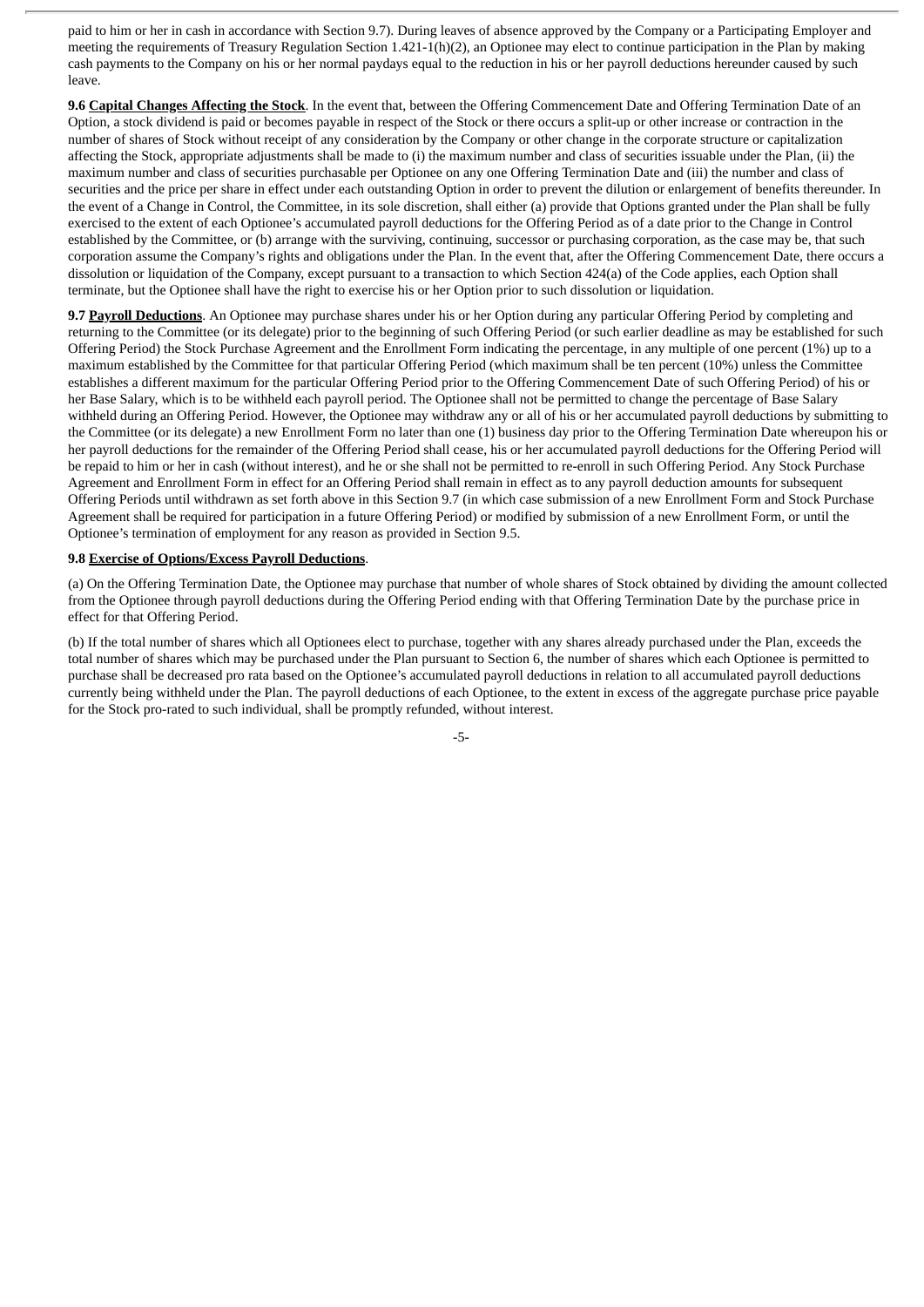(c) If the number of shares purchasable includes a fraction, such number shall be adjusted to the next smaller whole number and the purchase price shall be adjusted accordingly. Any payroll deductions not applied to the purchase of Stock on any Offering Termination Date because they are not sufficient to purchase a whole share of Stock shall be held for the purchase of Stock on the next Offering Termination Date. Accumulated payroll deductions not withdrawn prior to the Offering Termination Date shall be automatically applied by the Company toward the purchase of whole shares of Stock.

**9.9 Delivery of Stock**. Except as provided below, within a reasonable time after the Offering Termination Date, the Company shall deliver or cause to be delivered (either by issuing a certificate or certificates for such shares, or by recording such shares in book-entry form in the name of the Optionee) to the Optionee the number of shares purchased by the Optionee under the Plan on that date. The number of shares purchased will be issued or delivered in the Optionee's name only, or if his or her Enrollment Form so specifies, in the name of the employee and another person of legal age as joint tenants with rights of survivorship. Stock shall not be issued or delivered with respect to an Option unless the exercise of such Option and the issuance and delivery of such Stock pursuant thereto shall comply with all applicable provisions of law, domestic or foreign, including, without limitation, the Securities Act of 1933, as amended, the Exchange Act, the rules and regulations promulgated thereunder, and the requirements of any stock exchange or automated quotation system upon which the Stock may then be listed, and shall be further subject to the approval of counsel for the Company with respect to such compliance. The Optionee shall have no rights as a shareholder in respect of shares for which he or she has not received a certificate (or as to which the shares have not been recorded in book entry form, registered in his or her name, as the case may be). Notwithstanding the foregoing, the Company may elect to hold for the benefit of the Optionee any shares otherwise to be delivered to the Optionee pursuant to this Section 9.9, or to deliver the same to such agent or agents of the Company for the benefit of the Optionee as the Company may select, for the period during which the transfer of such shares is limited by this Plan and by Section 423 of the Code (and thereafter, until the Optionee requests delivery of such shares of stock in writing). In that event, the Optionee shall have all the rights of a shareholder in the shares so held by the Company or its agent, subject to the notification requirement set forth in Section 9.3, from and after the issuance of the same and the Company or its agent shall adopt reasonable procedures to enable the Optionee to exercise such rights. In the event of the Optionee's death while any shares are so held, such shares shall be delivered to the Optionee's Beneficiary promptly following the Committee's receipt of evidence satisfactory to the Committee of the Optionee's death.

**9.10 Return of Accumulated Payroll Deduction**. In the event that the Optionee or his or her Beneficiary is entitled to the return of accumulated payroll deductions, whether by reason of voluntary withdrawal, termination of employment, retirement, death, or in the event that accumulated payroll deductions exceed the price of the shares purchased (except if for the reason that accumulated payroll deductions were insufficient to cover the purchase price of one whole share of Stock), such amount shall be returned by the Company to the Optionee or the Beneficiary, as the case may be, as soon as practicable following the Offering Termination Date of the Offering Period in which the same were deducted (or, if earlier, the date of such withdrawal from the Plan or termination of employment, retirement or death). Accumulated payroll deductions held by the Company shall not bear interest nor shall the Company be obliged to segregate the same from any of its other assets.

- **10. No Enlargement of Employment Rights**. Neither the establishment or continuation of the Plan, nor the grant of any Option hereunder shall be deemed to give any employee the right to be retained in the employ of the Company or a Related Corporation, or any successor to either, or to interfere with, the right of the Company or such Corporation or successor to discharge the employee at any time.
- **11. Tax Withholding**. If, at any time, the Company or any Related Corporation is required, under applicable laws and regulations, to withhold, or to make any deduction of any taxes or take any other action in connection with any exercise of an Option or transfer of shares of Stock, the Company or such Related Corporation shall have the right to deduct from all amounts paid in cash any taxes required by law to be withheld therefrom, and in the case of shares of Stock, the Optionee or his or her estate or Beneficiary shall be required to pay the Company or such Related Corporation the amount of taxes required to be withheld, or, in lieu thereof, the Company or such Related Corporation shall have the right to retain, or sell without notice, a sufficient number of shares of Stock to cover the amount required to be withheld, or to make other arrangements with respect to withholding as it shall deem appropriate.

-6-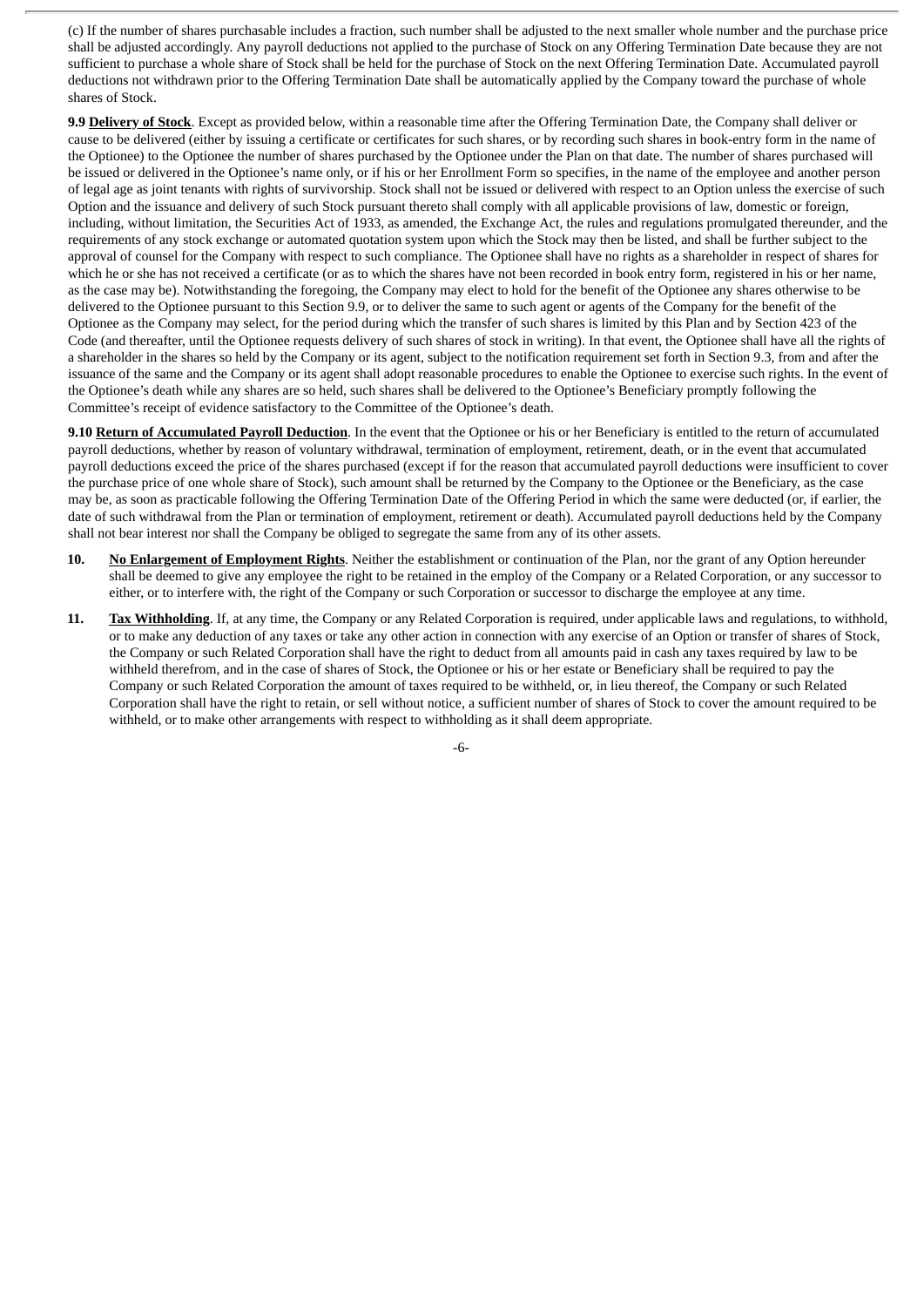- **12. Governing Law**. The Plan and all Options and actions taken thereunder shall be governed by and construed in accordance with the laws of the state of Washington, without regard to the conflict of laws principles thereof.
- **13. Use of Funds; Interest**. All payroll deductions received or held by the Company under the Plan will be included in the general assets of the Company and may be used for any corporate purpose. Notwithstanding anything else contained herein to the contrary, no interest will be paid to any Optionee under the Plan. Amounts payable under this Plan shall be payable in shares of Stock or from the general assets of the Company and, except for any shares that may be reserved on the books of the Company for issuance with respect to the Plan, no special or separate reserve, fund or deposit shall be made to assure payment of amounts that may be due with respect to the Plan. No Optionee or other person will have any right, title or interest in any fund or in any specific asset (including shares of Stock) of the Company or any Related Corporation by reason of any Option hereunder. Neither the Plan nor any document related to or action taken pursuant to the Plan will create, or be construed to create, a trust of any kind or a fiduciary relationship between the Company or any Related Corporation and any Optionee or other person. To the extent that an Optionee or other person acquires a right to receive payment pursuant to the Plan, such right will be no greater than the right of any unsecured general creditor of the Company.

# **14. Plan Construction**.

**14.1 Section 16**. It is the intent of the Company that transactions involving Options under the Plan (other than "Discretionary Transactions" as that term is defined in Rule 16b-3(b)(1) promulgated under the Exchange Act), in the case of Optionees who are or may be subject to the prohibitions of Section 16 of the Exchange Act, satisfy the requirements for exemption under Rule 16b-3(c) promulgated under Section 16 of the Exchange Act to the maximum extent possible. Notwithstanding the foregoing, the Company shall have no liability to any Optionee for Section 16 consequences of Options or other events with respect to the Plan.

**14.2 Section 423**. Except as the Committee may expressly provide in the case of one or more sub-plans adopted pursuant to Section 4, each separate offering under the Plan and Options granted thereunder are intended to qualify under Section 423 of the Code. Accordingly, as to any Options that are intended to qualify under Section 423 of the Code, all Optionees are to have the same rights and privileges (within the meaning of Section 423(b)(5) of the Code and except as not required thereunder to qualify the Plan under Section 423) under the Plan, subject to differences in compensation among Optionees and subject to the payroll deduction and share limits of this Plan.

**14.3 Interpretation**. If any provision of the Plan or of any Option would otherwise frustrate or conflict with the intents expressed above, that provision to the extent possible shall be interpreted so as to avoid such conflict. If the conflict remains irreconcilable, the Committee may disregard the provision if it concludes that to do so furthers the interest of the Company and is consistent with the purposes of the Plan as to such persons in the circumstances.

- **15. Severability**. If any provision of the Plan shall be held by a court of competent jurisdiction to be invalid and unenforceable, the remaining provisions of the Plan shall continue in effect.
- **16. Captions and Headings**. Captions and headings are given to the sections of the Plan solely as a convenience to facilitate reference. Such captions and headings shall not be deemed in any way material or relevant to the construction of interpretation of the Plan or any provision hereof.
- **17. No Effect on Other Plans or Corporate Authority**. The adoption of the Plan shall not affect any other Company or Related Corporation compensation or incentive plans in effect. Nothing in the Plan will limit or be deemed to limit the authority of the Board or Committee (1) to establish any other forms of incentives or compensation for employees of the Company or any Related Corporation (with or without reference to the Stock), or (2) to grant or assume options (outside the scope of and in addition to those contemplated by the Plan) in connection with any proper corporate purpose; to the extent consistent with any other plan or authority. Benefits received by an Optionee under an Option granted pursuant to the Plan shall not be